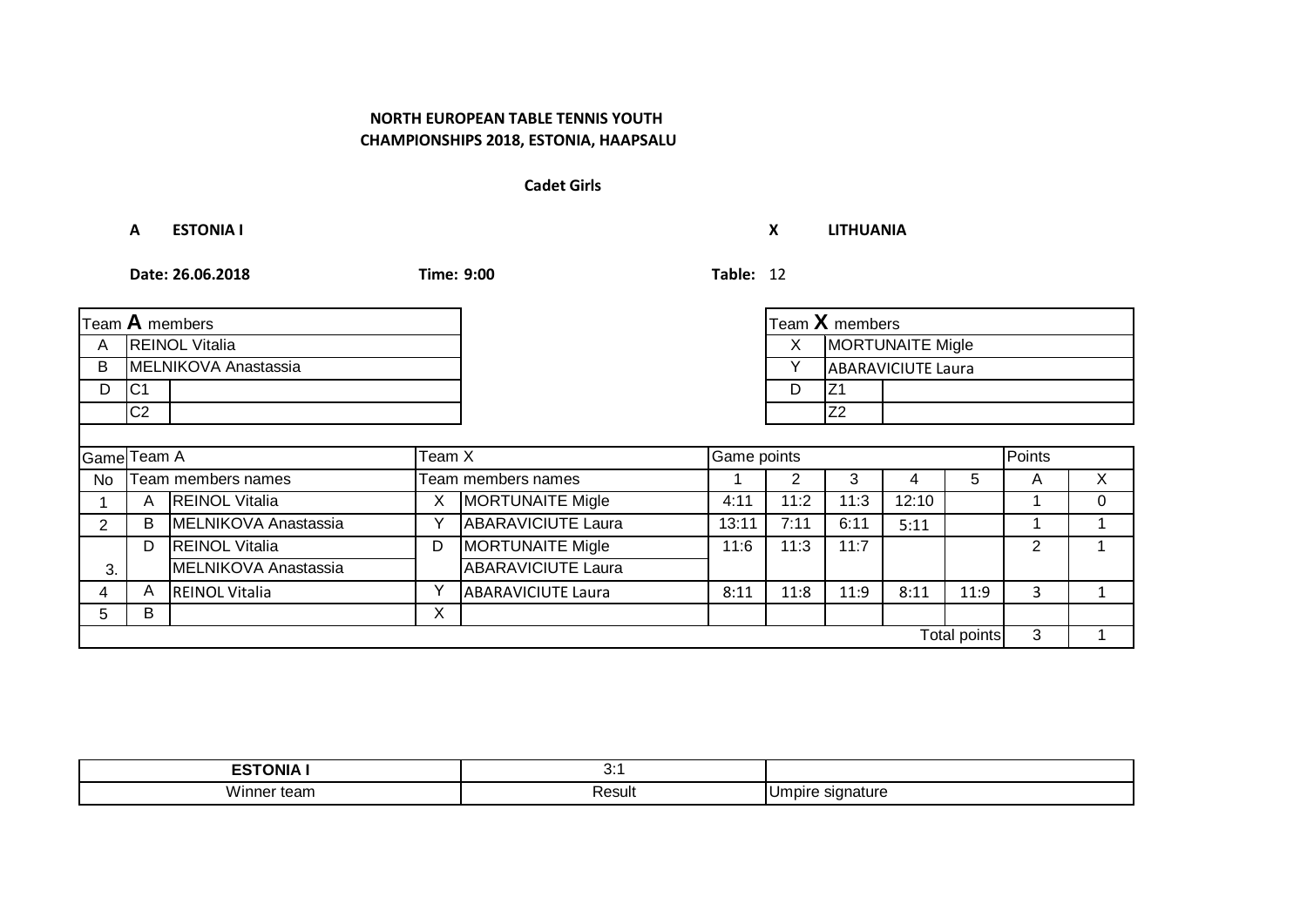#### **Cadet Girls**

**A ICELAND X NORWAY I**

| Team $\bf{A}$ members |                               |                                 |              |                           |      | Team $X$ members |                      |   |              |             |   |
|-----------------------|-------------------------------|---------------------------------|--------------|---------------------------|------|------------------|----------------------|---|--------------|-------------|---|
| A                     | MAGNUSDOTTIR Kristin Ingibörg |                                 |              |                           |      | X                | <b>HOVDEN Hannah</b> |   |              |             |   |
| B                     |                               | <b>GISLADOTTIR Hildur Marin</b> |              |                           |      |                  | VIMELSENAN Akshaya   |   |              |             |   |
| D                     | C <sub>1</sub>                | <b>FLORIANSDOTTIR Loa Zink</b>  |              |                           |      | D                | IZ1                  |   |              |             |   |
|                       | C <sub>2</sub>                |                                 |              |                           |      |                  | Z <sub>2</sub>       |   |              |             |   |
|                       |                               |                                 |              |                           |      |                  |                      |   |              |             |   |
| Game Team A<br>Team X |                               |                                 |              | Game points               |      |                  |                      |   | Points       |             |   |
| <b>No</b>             |                               | Team members names              |              | Team members names        |      |                  | 3                    | 4 | 5            | A           | X |
|                       | A                             | MAGNUSDOTTIR Kristin Ingibörg   | X            | HOVDEN Hannah             | 4:11 | 5:11             | 1:11                 |   |              | $\Omega$    |   |
| $\overline{2}$        | B                             | <b>GISLADOTTIR Hildur Marin</b> | Υ            | <b>VIMELSENAN Akshaya</b> | 4:11 | 8:11             | 5:11                 |   |              | $\Omega$    | 2 |
|                       | D                             | <b>FLORIANSDOTTIR Loa Zink</b>  | D            | HOVDEN Hannah             | 7:11 | 7:11             | 4:11                 |   |              | 0           | 3 |
| 3.                    |                               | FLORIANSDOTTIR Loa Zink         |              | <b>VIMELSENAN Akshaya</b> |      |                  |                      |   |              |             |   |
| 4                     | A                             |                                 | $\checkmark$ |                           |      |                  |                      |   |              |             |   |
| 5.                    | B                             |                                 | X            |                           |      |                  |                      |   |              |             |   |
|                       |                               |                                 |              |                           |      |                  |                      |   | Total points | $\mathbf 0$ | 3 |

| NI<br>٦м.         | ,,,<br>$\mathsf{v}.\mathsf{v}$ |              |
|-------------------|--------------------------------|--------------|
| Winr<br>.501<br>œ | יוµכשר                         | . JIT<br>. . |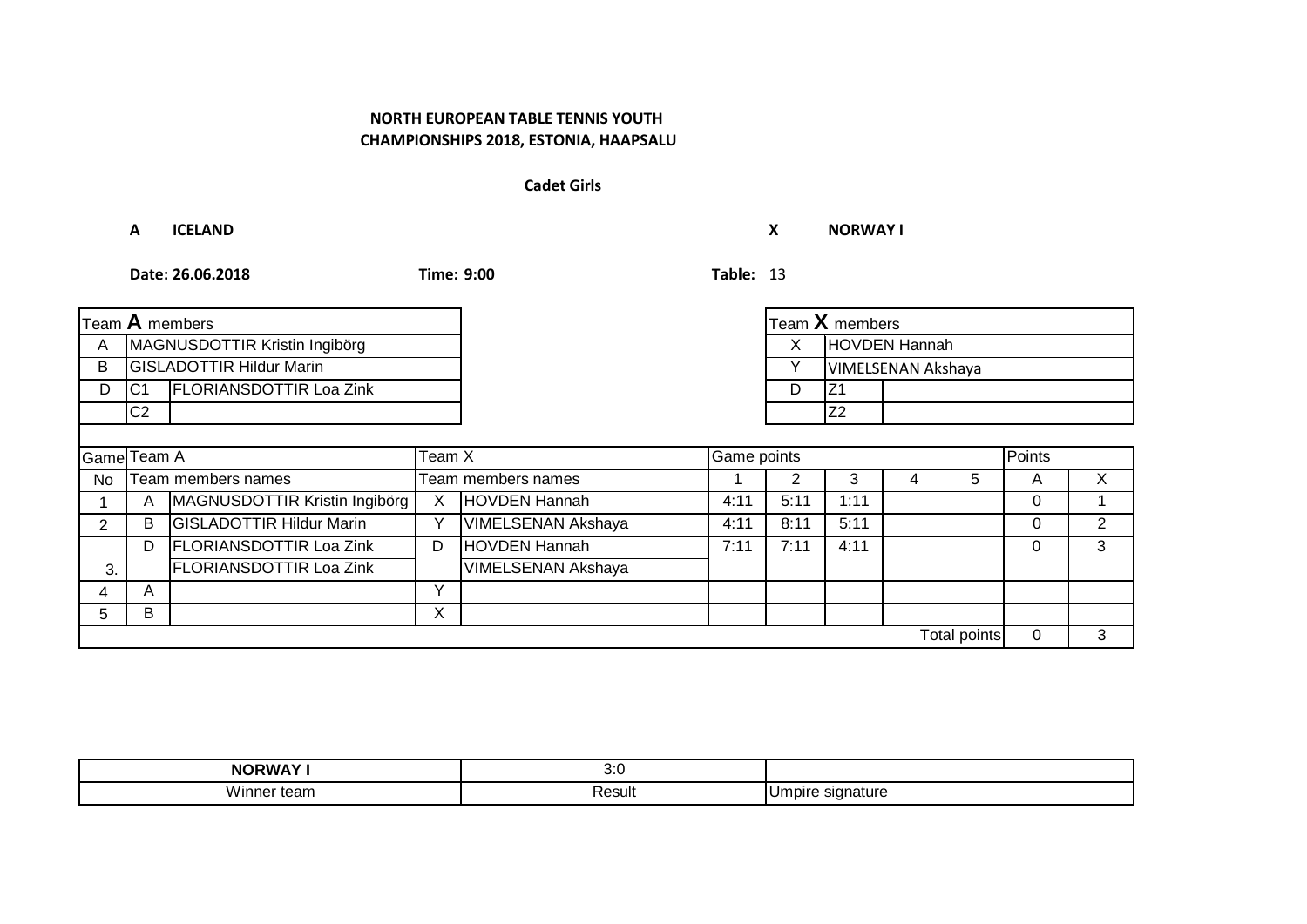#### **Cadet Girls**

**A NORWAY II X LATVIA**

|                       |                | Team $\bf A$ members        |   |                     |      |        | Team X members      |                 |              |                |                |
|-----------------------|----------------|-----------------------------|---|---------------------|------|--------|---------------------|-----------------|--------------|----------------|----------------|
| A                     | MYKLEBUST Anja |                             |   |                     |      | X.     | <b>MELKE</b> Rezija |                 |              |                |                |
| B                     |                | HUMBERSETH Anastasia        |   |                     |      | v      |                     | MUSAJEVA Sabina |              |                |                |
| D                     | C <sub>1</sub> |                             |   |                     |      | D      | IZ <sub>1</sub>     |                 |              |                |                |
|                       | C2             |                             |   |                     |      |        | Z <sub>2</sub>      |                 |              |                |                |
|                       |                |                             |   |                     |      |        |                     |                 |              |                |                |
| Game Team A<br>Team X |                |                             |   | Game points         |      | Points |                     |                 |              |                |                |
| No                    |                | Team members names          |   | Team members names  |      | 2      | 3                   | 4               | 5            | A              | X              |
|                       | A              | MYKLEBUST Anja              | X | <b>MELKE Rezija</b> | 11:7 | 11:4   | 11:7                |                 |              |                | $\mathbf{0}$   |
| $\mathbf{2}^{\circ}$  | B              | HUMBERSETH Anastasia        | Υ | MUSAJEVA Sabina     | 2:11 | 6:11   | 1:11                |                 |              |                |                |
|                       | D              | MYKLEBUST Anja              | D | <b>MELKE</b> Rezija | 11:7 | 3:11   | 11:6                | 3:11            | 11:6         | $\overline{2}$ |                |
| 3.                    |                | <b>HUMBERSETH Anastasia</b> |   | MUSAJEVA Sabina     |      |        |                     |                 |              |                |                |
| 4                     | A              | <b>MYKLEBUST Anja</b>       | Υ | MUSAJEVA Sabina     | 4:11 | 3:11   | 5:11                |                 |              | $\overline{2}$ | $\overline{2}$ |
| 5                     | В              | HUMBERSETH Anastasia        | X | MELKE Rezija        | 11:2 | 7:11   | 12:10               | 12:10           |              | 3              | $\mathcal{P}$  |
|                       |                |                             |   |                     |      |        |                     |                 | Total points | 3              | 2              |

| .<br>NΩ<br>the contract of the contract of the contract of the contract of the contract of the contract of the contract of | .<br>$\cup$ . |             |
|----------------------------------------------------------------------------------------------------------------------------|---------------|-------------|
| <br>Winn.<br>ier                                                                                                           | ⊰esult        | .oir<br>. . |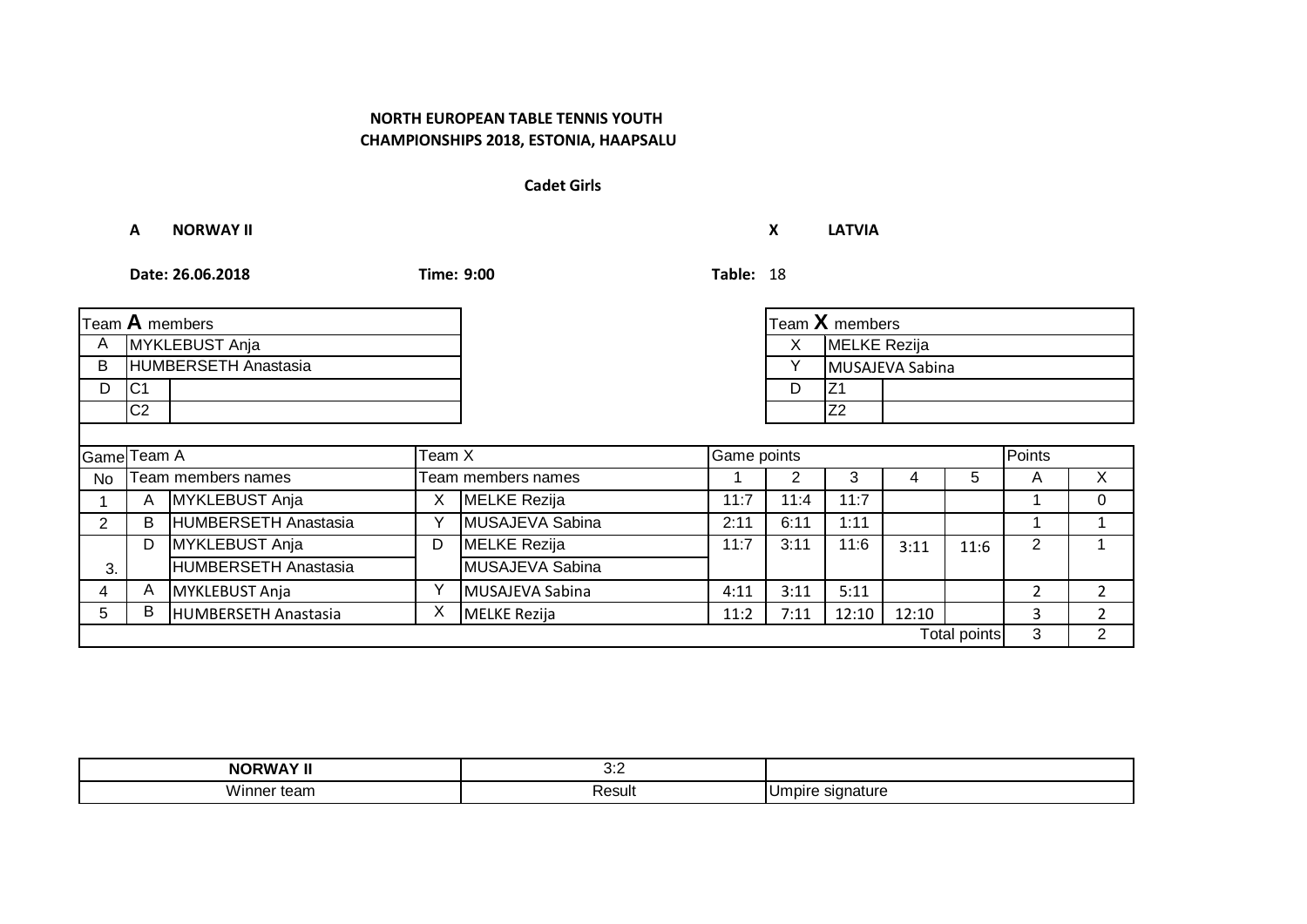#### **Cadet Girls**

**A ESTONIA II X ICELAND I**

|                       |                    | Team $A$ members          |   |                         |      |                        | Team X members        |  |                     |   |          |
|-----------------------|--------------------|---------------------------|---|-------------------------|------|------------------------|-----------------------|--|---------------------|---|----------|
| A                     | <b>NURGA Raili</b> |                           |   |                         |      | PORISDOTTIR Dora<br>X. |                       |  |                     |   |          |
| B                     |                    | <b>ANDREJEVA Kristina</b> |   |                         |      | Υ                      | <b>CARDEW Harriet</b> |  |                     |   |          |
| D                     | IC <sub>1</sub>    |                           |   |                         |      | D                      | IZ1                   |  |                     |   |          |
|                       | C2                 |                           |   |                         |      |                        | Z2                    |  |                     |   |          |
|                       |                    |                           |   |                         |      |                        |                       |  |                     |   |          |
| Team X<br>Game Team A |                    |                           |   | Game points             |      |                        |                       |  | Points              |   |          |
| No                    |                    | Team members names        |   | Team members names      |      |                        | 3                     |  | 5                   | A | X        |
|                       | A                  | NURGA Raili               | X | <b>PORISDOTTIR Dora</b> | 11:2 | 11:4                   | 11:4                  |  |                     |   | $\Omega$ |
| 2                     | B                  | <b>ANDREJEVA Kristina</b> | Υ | <b>CARDEW Harriet</b>   | 11:1 | 11:3                   | 11:0                  |  |                     | 2 | 0        |
|                       | D                  | <b>NURGA Raili</b>        | D | <b>PORISDOTTIR Dora</b> | 11:3 | 11:2                   | 11:3                  |  |                     | 3 | $\Omega$ |
| 3.                    |                    | <b>ANDREJEVA Kristina</b> |   | <b>CARDEW Harriet</b>   |      |                        |                       |  |                     |   |          |
| 4                     | A                  |                           | Υ |                         |      |                        |                       |  |                     |   |          |
| 5.                    | B                  |                           | X |                         |      |                        |                       |  |                     |   |          |
|                       |                    |                           |   |                         |      |                        |                       |  | <b>Total points</b> | 3 | $\Omega$ |

| JNIA        | ,,,<br>$\mathsf{v}.\mathsf{v}$ |                               |
|-------------|--------------------------------|-------------------------------|
| .<br>Winner | रesult                         | าatur<br>וומו<br>п<br>$\cdot$ |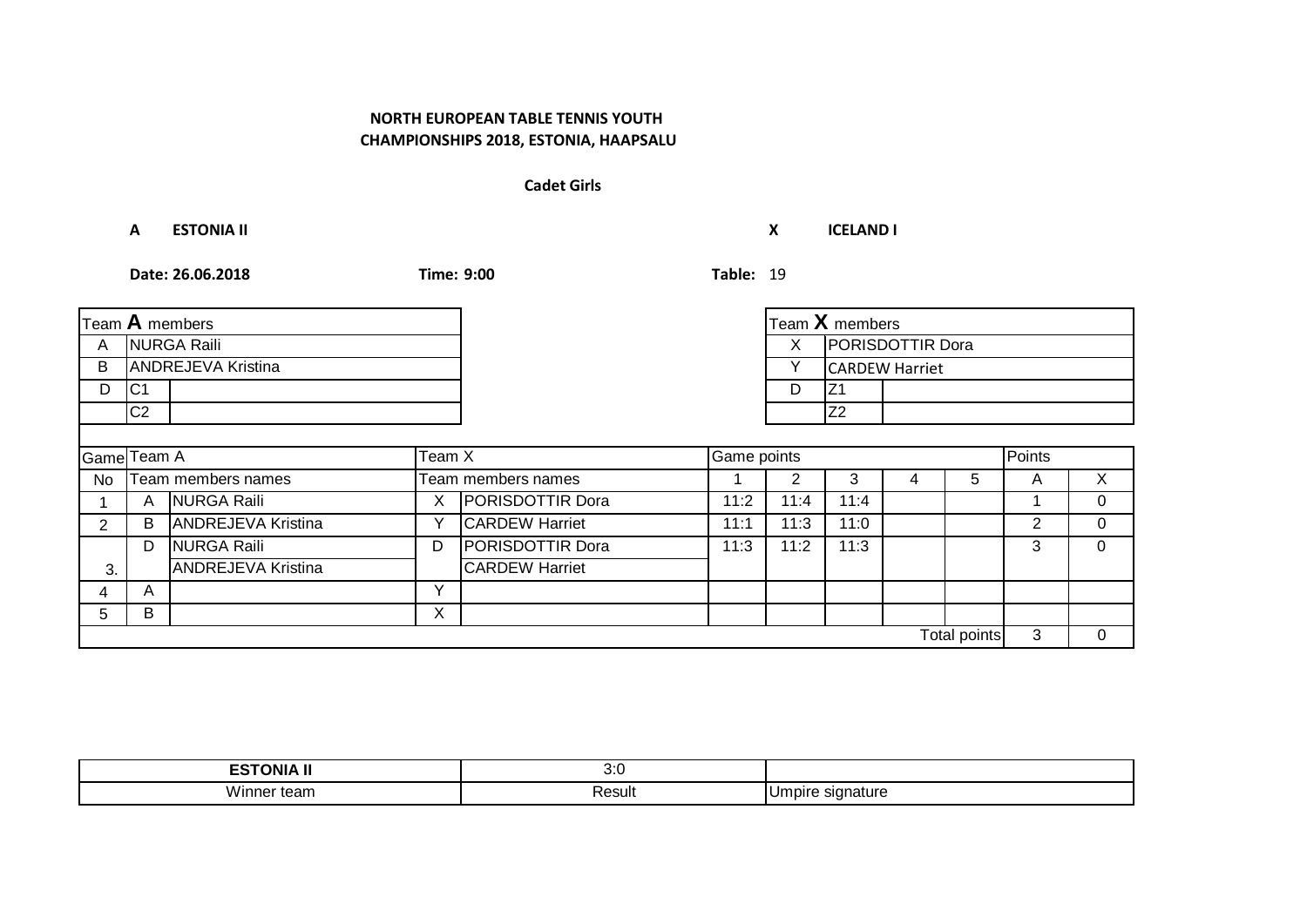#### **Cadet Girls**

**A ICELAND II X ESTONIA I**

|                       |                           | Team A members                  |              |                       |      |      | Team X members        |   |              |          |   |
|-----------------------|---------------------------|---------------------------------|--------------|-----------------------|------|------|-----------------------|---|--------------|----------|---|
| A                     | <b>FLORIANSDOTTIR Loa</b> |                                 |              |                       |      | X    | MELNIKOVA Anastassia  |   |              |          |   |
| B                     |                           | <b>GISLADOTTIR Hildur Marin</b> |              |                       |      | v    | <b>REINOL Vitalia</b> |   |              |          |   |
| D                     | C <sub>1</sub>            |                                 |              |                       |      | D    | IZ <sub>1</sub>       |   |              |          |   |
|                       | C <sub>2</sub>            |                                 |              |                       |      |      | Z <sub>2</sub>        |   |              |          |   |
|                       |                           |                                 |              |                       |      |      |                       |   |              |          |   |
| Team X<br>Game Team A |                           |                                 |              | Game points           |      |      |                       |   |              | Points   |   |
| No                    |                           | Team members names              |              | Team members names    |      |      | 3                     | 4 | 5            | A        | X |
|                       | A                         | <b>FLORIANSDOTTIR Loa</b>       | X            | MELNIKOVA Anastassia  | 1:11 | 3:11 | 5:11                  |   |              | $\Omega$ |   |
| $\overline{2}$        | B                         | <b>GISLADOTTIR Hildur Marin</b> | Υ            | <b>REINOL Vitalia</b> | 4:11 | 1:11 | 2:11                  |   |              | 0        | 2 |
|                       | D                         | <b>FLORIANSDOTTIR Loa</b>       | D            | MELNIKOVA Anastassia  | 4:11 | 3:11 | 2:11                  |   |              | $\Omega$ | 3 |
| 3.                    |                           | <b>GISLADOTTIR Hildur Marin</b> |              | <b>REINOL Vitalia</b> |      |      |                       |   |              |          |   |
| 4                     | A                         |                                 | $\checkmark$ |                       |      |      |                       |   |              |          |   |
| 5                     | В                         |                                 | X            |                       |      |      |                       |   |              |          |   |
|                       |                           |                                 |              |                       |      |      |                       |   | Total points | 0        | 3 |

| -------<br>Δוиר<br>- 3<br>ື້        | ,,,<br>v.v |                      |
|-------------------------------------|------------|----------------------|
| .<br>Winn.<br>iei<br>. .<br>- 701 1 | Result     | ำลtur∈<br>זור<br>. . |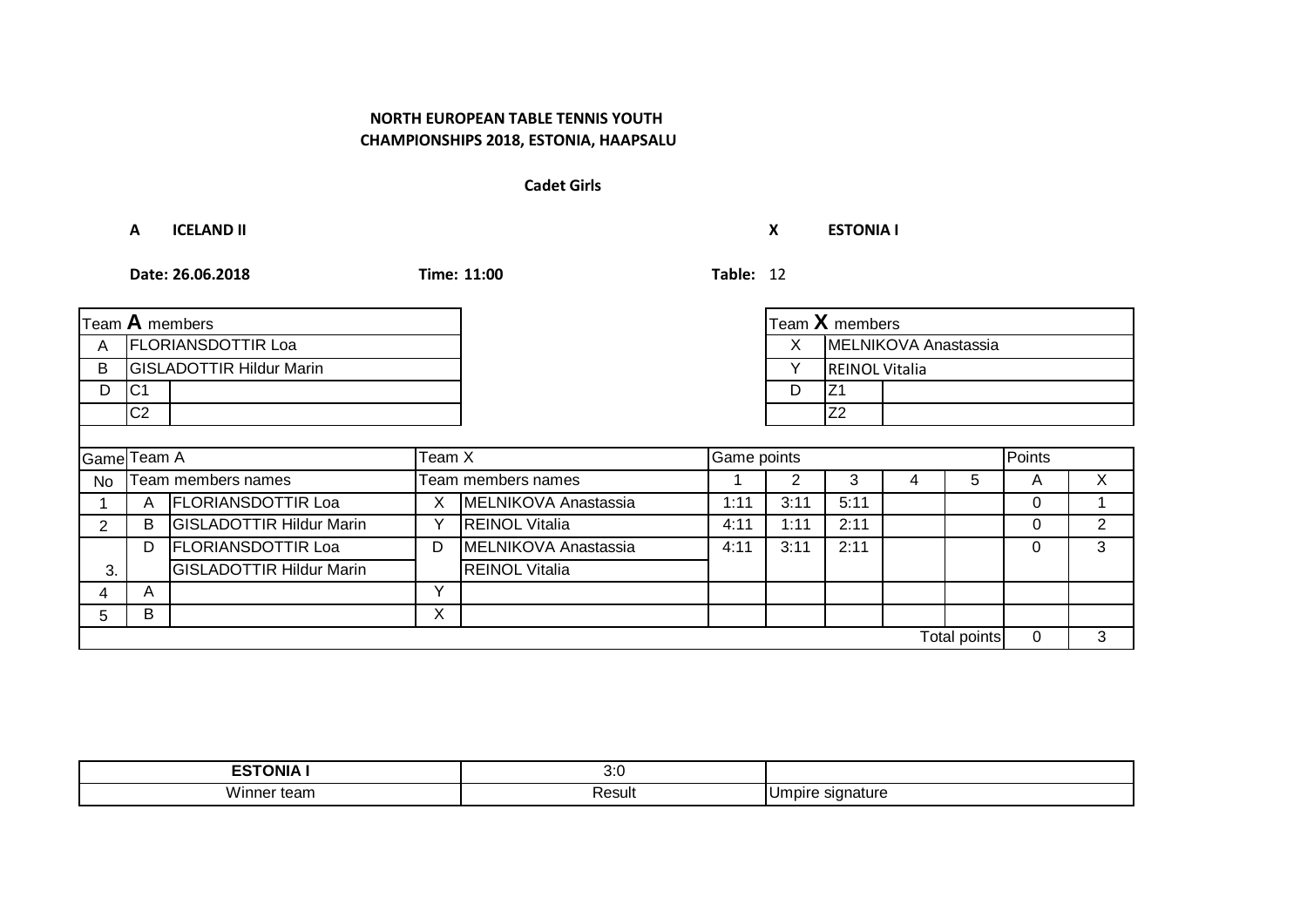#### **Cadet Girls**

**A LITHUANIA X NORWAY I**

|                       |                           | Team A members            |   |                           |      |              | Team $X$ members |                    |              |                |   |
|-----------------------|---------------------------|---------------------------|---|---------------------------|------|--------------|------------------|--------------------|--------------|----------------|---|
| A                     | <b>ABARAVICIUTE Laura</b> |                           |   |                           |      | X            | HOVDEN Hannah    |                    |              |                |   |
| В                     |                           | <b>MORTUNAITE Migle</b>   |   |                           |      | $\checkmark$ |                  | VIMELSENAN Akshaya |              |                |   |
| D                     | C <sub>1</sub>            |                           |   |                           |      | D            | IZ1              |                    |              |                |   |
|                       | C <sub>2</sub>            |                           |   |                           |      |              | Z <sub>2</sub>   |                    |              |                |   |
|                       |                           |                           |   |                           |      |              |                  |                    |              |                |   |
| Game Team A<br>Team X |                           |                           |   | Game points               |      |              |                  |                    | Points       |                |   |
| No                    |                           | Team members names        |   | Team members names        |      | 2            | 3                | 4                  | 5            | A              | X |
|                       | A                         | <b>ABARAVICIUTE Laura</b> | X | HOVDEN Hannah             | 9:11 | 11:2         | 11:2             | 11:9               |              |                | 0 |
| 2                     | B                         | <b>MORTUNAITE Migle</b>   | Υ | <b>VIMELSENAN Akshaya</b> | 6:11 | 8:11         | 7:11             |                    |              |                |   |
|                       | D                         | <b>ABARAVICIUTE Laura</b> | D | <b>HOVDEN Hannah</b>      | 6:11 | 4:11         | 11:9             | 11:7               | 11:5         | $\overline{2}$ |   |
| 3.                    |                           | <b>MORTUNAITE Migle</b>   |   | <b>VIMELSENAN Akshaya</b> |      |              |                  |                    |              |                |   |
| 4                     | A                         | <b>ABARAVICIUTE Laura</b> | Υ | VIMELSENAN Akshaya        | 11:1 | 11:5         | 11:6             |                    |              | 3              |   |
| 5.                    | В                         |                           | X |                           |      |              |                  |                    |              |                |   |
|                       |                           |                           |   |                           |      |              |                  |                    | Total points | 3              |   |

| ---------         | .<br>$\mathbf{v}$ .        |                                      |
|-------------------|----------------------------|--------------------------------------|
| <br>Winne<br>τeam | ≺esult<br>. . <del>.</del> | .<br>יומה<br>siana<br>ıun<br>'nature |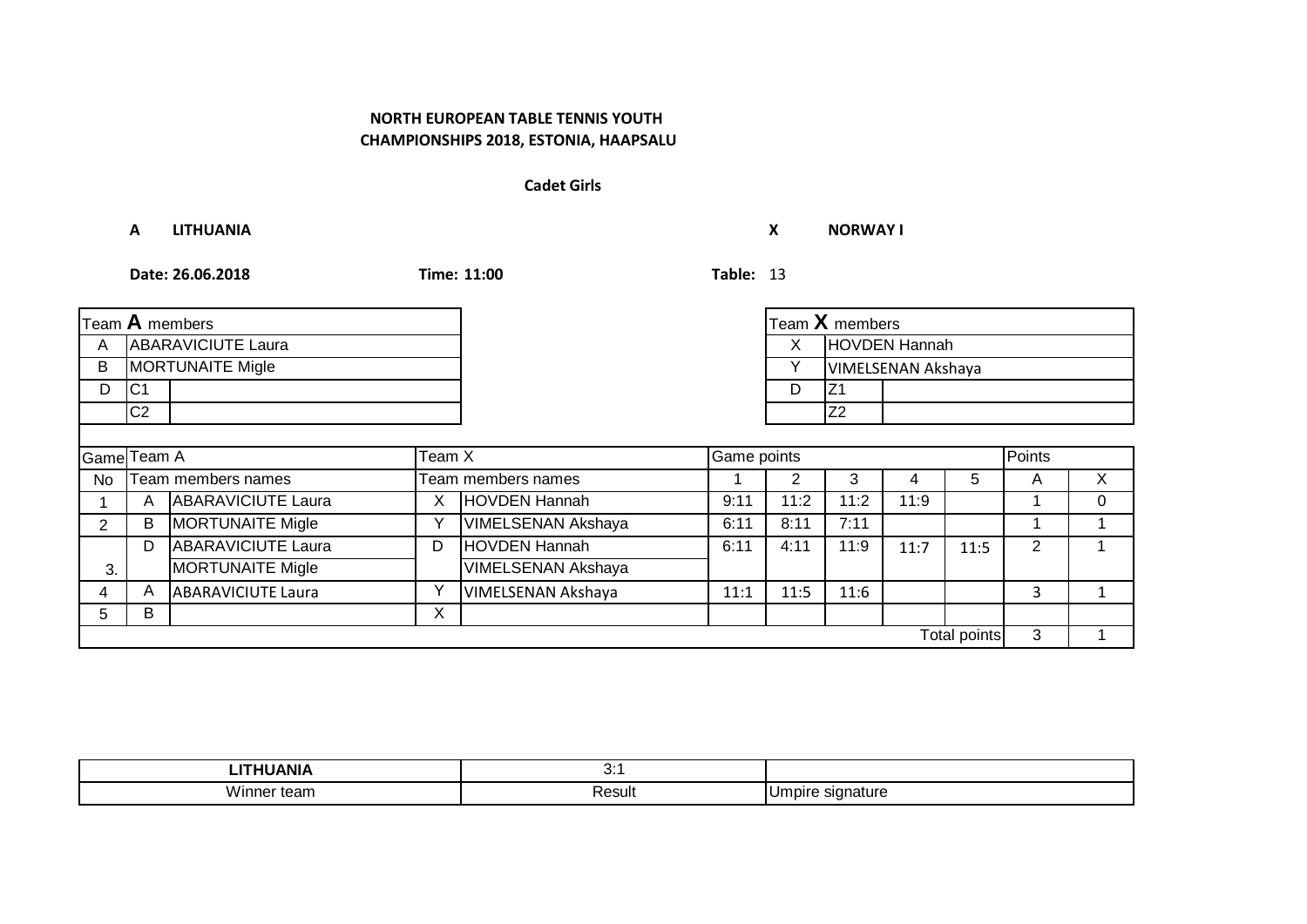#### **Cadet Girls**

**A ICELAND I X LATVIA**

|                       |                  | Team $A$ members        |   |                    |      |        | Team X members  |   |   |   |   |
|-----------------------|------------------|-------------------------|---|--------------------|------|--------|-----------------|---|---|---|---|
| A                     | PORISDOTTIR Dora |                         |   |                    |      | X      | MELKE Rezija    |   |   |   |   |
| B                     |                  | <b>CARDEW Harriet</b>   |   |                    |      |        | MUSAJEVA Sabina |   |   |   |   |
| D                     | C <sub>1</sub>   |                         |   |                    |      | D      | IZ1             |   |   |   |   |
|                       | C2               |                         |   |                    |      |        | Z <sub>2</sub>  |   |   |   |   |
|                       |                  |                         |   |                    |      |        |                 |   |   |   |   |
| Game Team A<br>Team X |                  |                         |   | Game points        |      | Points |                 |   |   |   |   |
| No                    |                  | Team members names      |   | Team members names |      | 2      | 3               | 4 | 5 | A | X |
|                       | A                | PORISDOTTIR Dora        | X | MELKE Rezija       | 5:11 | 3:11   | 7:11            |   |   | 0 |   |
| 2                     | B                | <b>CARDEW Harriet</b>   | Y | MUSAJEVA Sabina    | 7:11 | 4:11   | 4:11            |   |   | 0 | 2 |
|                       | D                | <b>PORISDOTTIR Dora</b> | D | MELKE Rezija       | 7:11 | 4:11   | 6:11            |   |   | 0 | 3 |
| 3.                    |                  | <b>CARDEW Harriet</b>   |   | MUSAJEVA Sabina    |      |        |                 |   |   |   |   |
| 4                     | A                |                         | Υ |                    |      |        |                 |   |   |   |   |
| 5                     | B                |                         | X |                    |      |        |                 |   |   |   |   |
| <b>Total points</b>   |                  |                         |   |                    |      |        |                 | 0 | 3 |   |   |

| <b>NORWAY!</b>     | ,,,<br>$\mathsf{v}.\mathsf{v}$ |                               |
|--------------------|--------------------------------|-------------------------------|
| Wir<br>τean<br>ᇭᇚᇛ | Result<br>.                    | nature<br>חומו<br>יוט.<br>. . |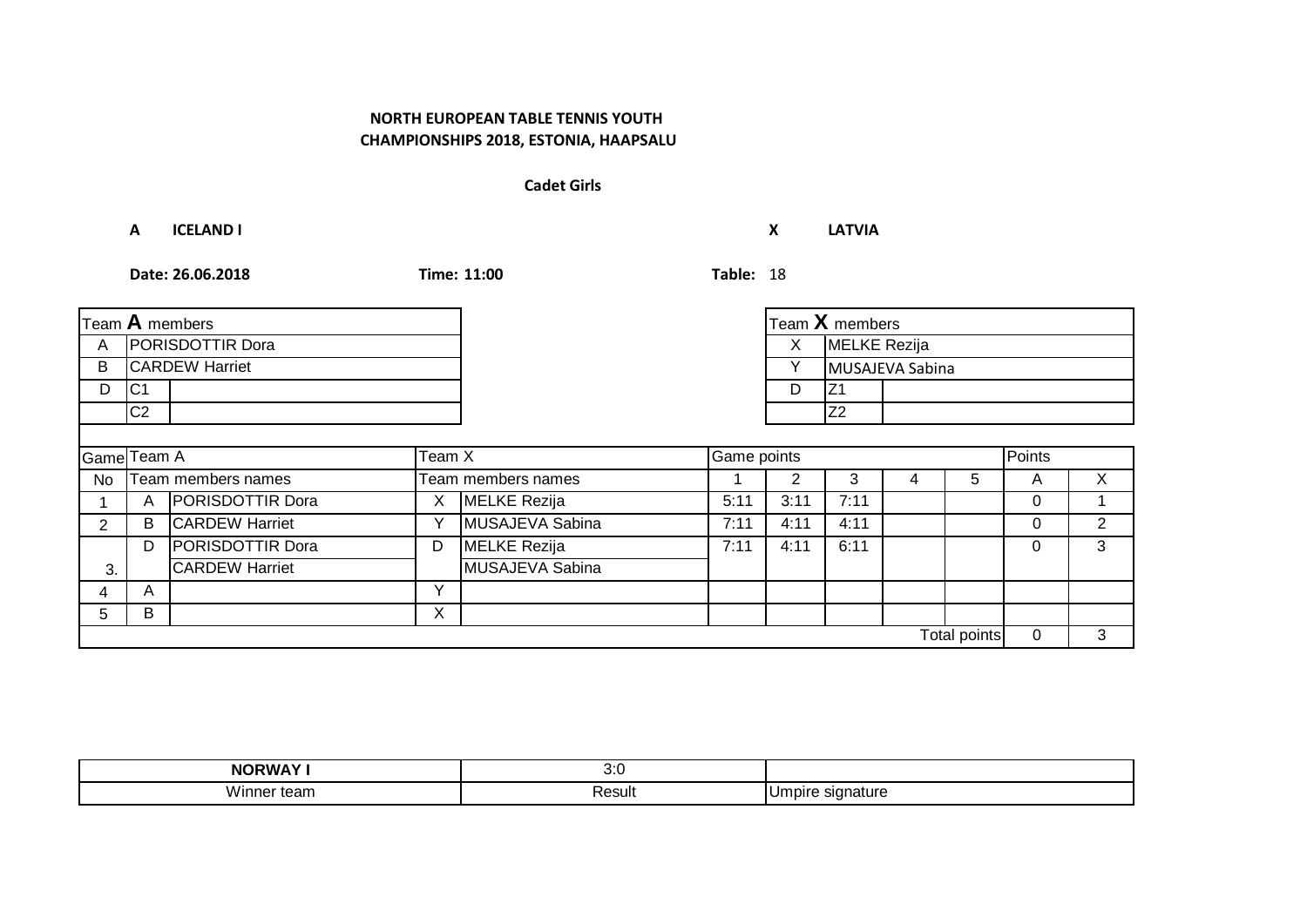#### **Cadet Girls**

**A ESTONIA II X NORWAY II**

|                       |                    | Team $A$ members          |   |                      |      |       | Team $X$ members     |      |              |        |                |
|-----------------------|--------------------|---------------------------|---|----------------------|------|-------|----------------------|------|--------------|--------|----------------|
| A                     | <b>NURGA Raili</b> |                           |   |                      |      | X     | HUMBERSETH Anastasia |      |              |        |                |
| B                     |                    | <b>ANDREJEVA Kristina</b> |   |                      |      | ٧     | MYKLEBUST Anja       |      |              |        |                |
| D                     | C <sub>1</sub>     |                           |   |                      |      | D     | IZ1                  |      |              |        |                |
|                       | C2                 |                           |   |                      |      |       | Z <sub>2</sub>       |      |              |        |                |
|                       |                    |                           |   |                      |      |       |                      |      |              |        |                |
| Game Team A<br>Team X |                    |                           |   | Game points          |      |       |                      |      |              | Points |                |
| No                    |                    | Team members names        |   | Team members names   |      |       | 3                    | 4    | 5            | A      | X              |
|                       | A                  | <b>NURGA Raili</b>        | Х | HUMBERSETH Anastasia | 11:5 | 12:10 | 11:7                 |      |              |        | $\Omega$       |
| 2                     | В                  | <b>ANDREJEVA Kristina</b> | ٧ | MYKLEBUST Anja       | 8:11 | 9:11  | 5:11                 |      |              |        |                |
|                       | D                  | <b>NURGA Raili</b>        | D | HUMBERSETH Anastasia | 11:9 | 11:5  | 9:11                 | 11:4 |              | 2      |                |
| 3.                    |                    | <b>ANDREJEVA Kristina</b> |   | MYKLEBUST Anja       |      |       |                      |      |              |        |                |
| 4                     | A                  | <b>NURGA Raili</b>        | Υ | MYKLEBUST Anja       | 6:11 | 10:12 | 10:12                |      |              | 2      | $\overline{2}$ |
| 5                     | B                  | <b>ANDREJEVA Kristina</b> | Χ | HUMBERSETH Anastasia | 11:6 | 11:2  | 11:6                 |      |              | 3      | າ              |
|                       |                    |                           |   |                      |      |       |                      |      | Total points | 3      | 2              |

| .<br><b>ESTONIA</b>             | $\cup$ .          |                              |
|---------------------------------|-------------------|------------------------------|
| $\sim$ $\sim$<br>vinner<br>τeam | $1 - 1$<br>Result | าature<br>ıdır<br>√JI<br>. . |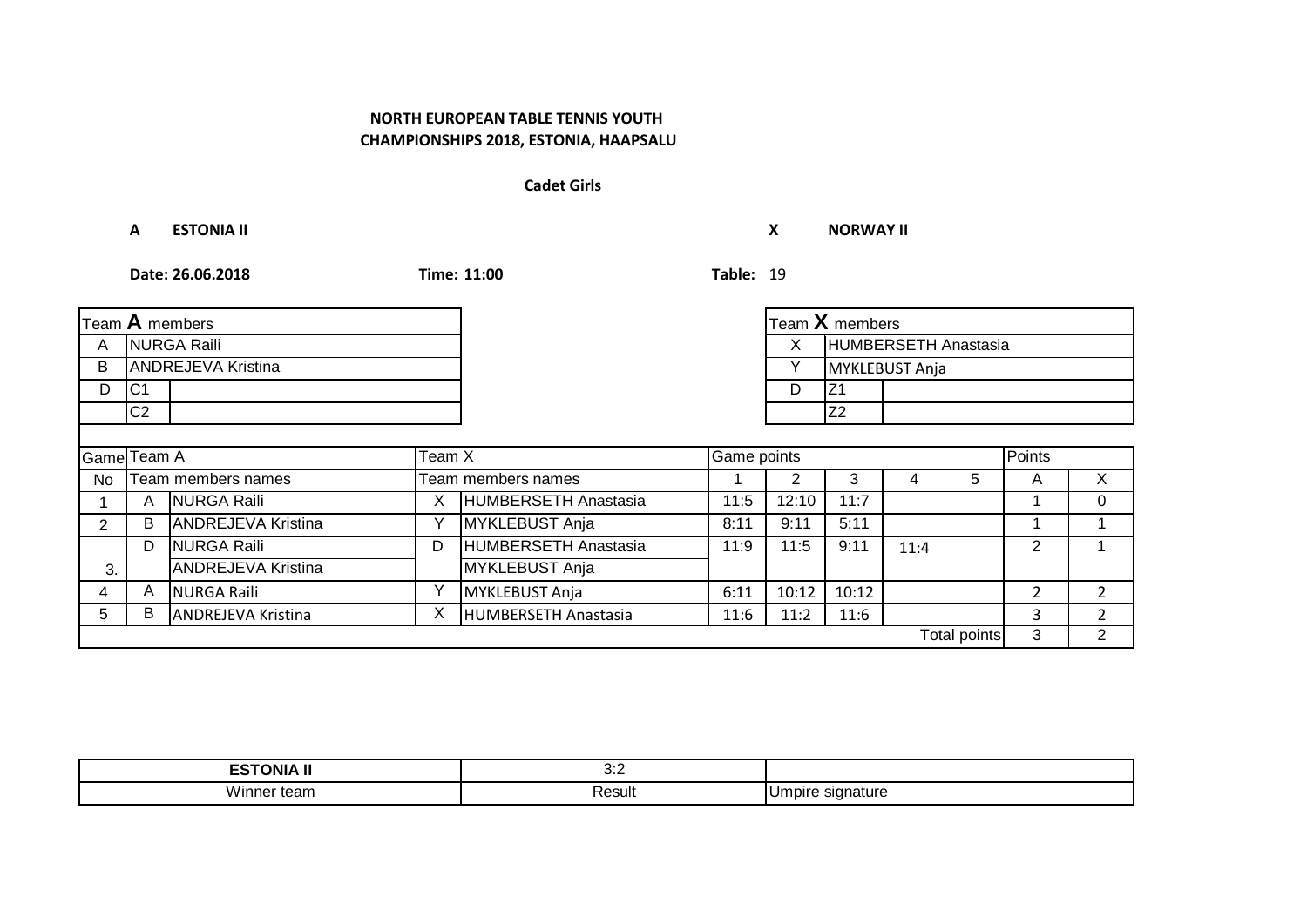#### **Cadet Girls**

**A ESTONIA I X NORWAY I**

|                              |                       | Team $A$ members      |              |                           |      |        | Team $X$ members     |   |              |   |          |
|------------------------------|-----------------------|-----------------------|--------------|---------------------------|------|--------|----------------------|---|--------------|---|----------|
| A                            | <b>REINOL Vitalia</b> |                       |              |                           |      | X.     | <b>HOVDEN Hannah</b> |   |              |   |          |
| B                            |                       | MELNIKOVA Anastassia  |              |                           |      | Y      | VIMELSENAN Akshaya   |   |              |   |          |
| D                            | C <sub>1</sub>        |                       |              |                           |      | D      | Z <sub>1</sub>       |   |              |   |          |
|                              | C <sub>2</sub>        |                       |              |                           |      |        | Z <sub>2</sub>       |   |              |   |          |
|                              |                       |                       |              |                           |      |        |                      |   |              |   |          |
| Team X<br><b>Game</b> Team A |                       |                       |              | Game points               |      | Points |                      |   |              |   |          |
| No                           |                       | Team members names    |              | Team members names        |      |        | 3                    | 4 | 5            | Α | X        |
|                              | A                     | <b>REINOL Vitalia</b> | Χ            | <b>HOVDEN Hannah</b>      | 11:9 | 11:5   | 12:10                |   |              |   | $\Omega$ |
| 2                            | B                     | MELNIKOVA Anastassia  | Υ            | <b>VIMELSENAN Akshaya</b> | 11:6 | 11:9   | 11:7                 |   |              | 2 | $\Omega$ |
|                              | D                     | <b>REINOL Vitalia</b> | D            | HOVDEN Hannah             | 11:3 | 11:5   | 11:4                 |   |              | 3 | $\Omega$ |
| 3.                           |                       | MELNIKOVA Anastassia  |              | <b>VIMELSENAN Akshaya</b> |      |        |                      |   |              |   |          |
| 4                            | A                     |                       | $\checkmark$ |                           |      |        |                      |   |              |   |          |
| 5                            | B                     |                       | X            |                           |      |        |                      |   |              |   |          |
|                              |                       |                       |              |                           |      |        |                      |   | Total points | 3 | $\Omega$ |

| .<br>---<br>INIZ<br>∸ | ,,,<br>$\mathsf{v}.\mathsf{v}$ |              |
|-----------------------|--------------------------------|--------------|
| Winr<br>ıсı<br>.501   | יוµכשר                         | . JIT<br>. . |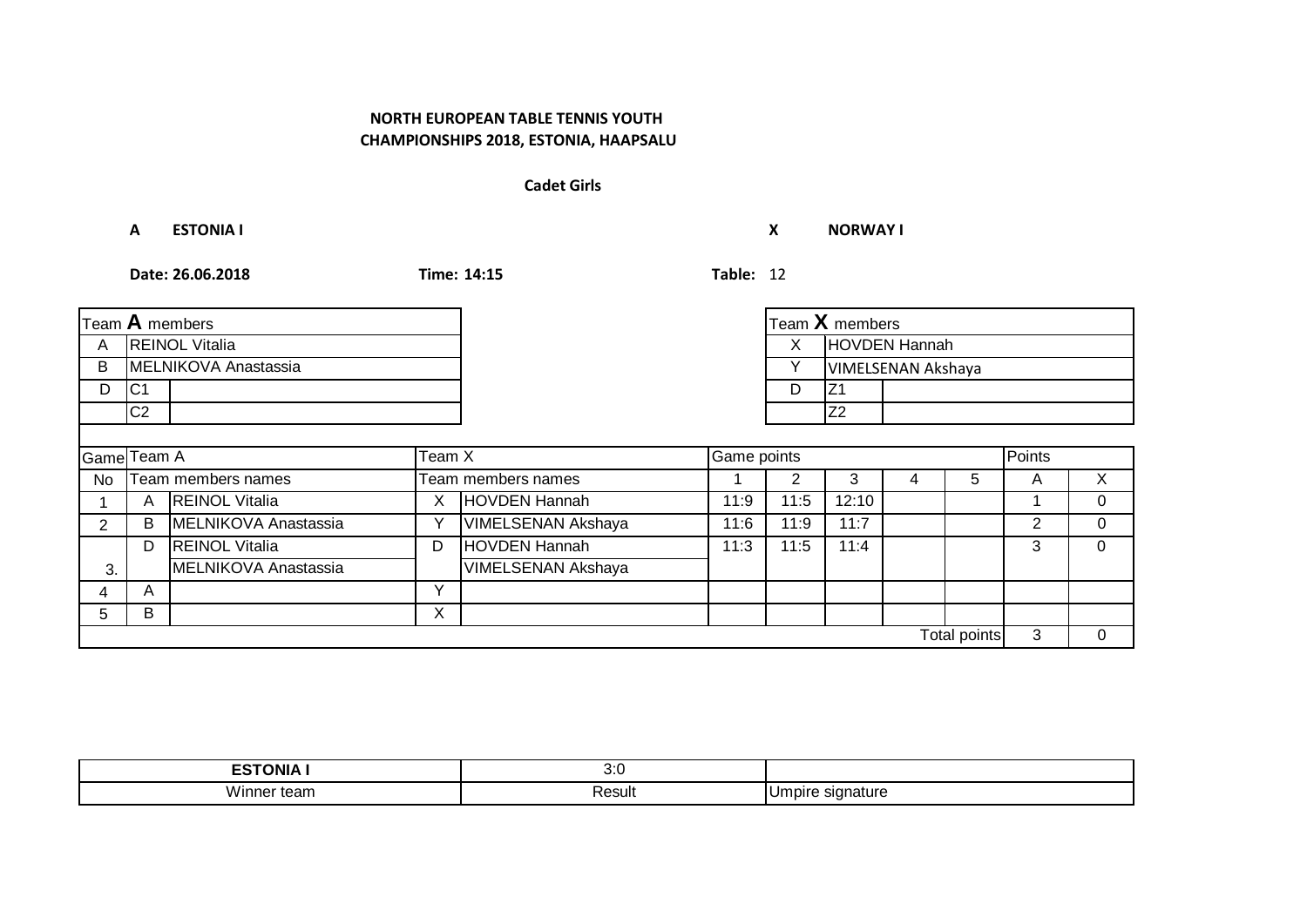#### **Cadet Girls**

**A ICELAND II X LITHUANIA**

|                |                           | Team <b>A</b> members           |              |                           |             |      | Team $X$ members   |                           |              |              |        |  |
|----------------|---------------------------|---------------------------------|--------------|---------------------------|-------------|------|--------------------|---------------------------|--------------|--------------|--------|--|
| A              | <b>FLORIANSDOTTIR Loa</b> |                                 |              |                           |             | X.   | KUZNECOVA Karoline |                           |              |              |        |  |
| В              |                           | MAGNUSDOTTIR Kristin Ingibjörg  |              |                           |             |      |                    | <b>ABARAVICIUTE Laura</b> |              |              |        |  |
| D              | C <sub>1</sub>            | <b>GISLADOTTIR Hildur Marin</b> |              |                           |             | D    | IZ1                |                           |              |              |        |  |
|                | C <sub>2</sub>            |                                 |              |                           |             |      | Z <sub>2</sub>     |                           |              |              |        |  |
|                |                           |                                 |              |                           |             |      |                    |                           |              |              |        |  |
|                | Team X<br>Game Team A     |                                 |              |                           | Game points |      |                    |                           |              |              | Points |  |
| No             |                           | Team members names              |              | Team members names        |             |      | 3                  |                           | 5            | A            | X      |  |
|                | A                         | <b>FLORIANSDOTTIR Loa</b>       | X            | <b>KUZNECOVA Karoline</b> | 4:11        | 5:11 | 1:11               |                           |              | $\Omega$     |        |  |
| $\overline{2}$ | B                         | MAGNUSDOTTIR Kristin Ingibjörg  | Y            | <b>ABARAVICIUTE Laura</b> | 3:11        | 1:11 | 5:11               |                           |              | $\Omega$     | 2      |  |
|                | D                         | <b>FLORIANSDOTTIR Loa</b>       | D            | <b>KUZNECOVA Karoline</b> | 5:11        | 5:11 | 2:11               |                           |              | $\Omega$     | 3      |  |
| 3.             |                           | <b>GISLADOTTIR Hildur Marin</b> |              | <b>ABARAVICIUTE Laura</b> |             |      |                    |                           |              |              |        |  |
|                | A                         |                                 | $\checkmark$ |                           |             |      |                    |                           |              |              |        |  |
| 5.             | В                         |                                 | X            |                           |             |      |                    |                           |              |              |        |  |
|                |                           |                                 |              |                           |             |      |                    |                           | Total points | $\mathbf{0}$ | 3      |  |

| .<br>JANI/                    | 1.1<br>o.u  |                          |
|-------------------------------|-------------|--------------------------|
| vinner<br>⊤ tean i<br>$    -$ | Result<br>. | าature<br>ıdır<br>Ur<br> |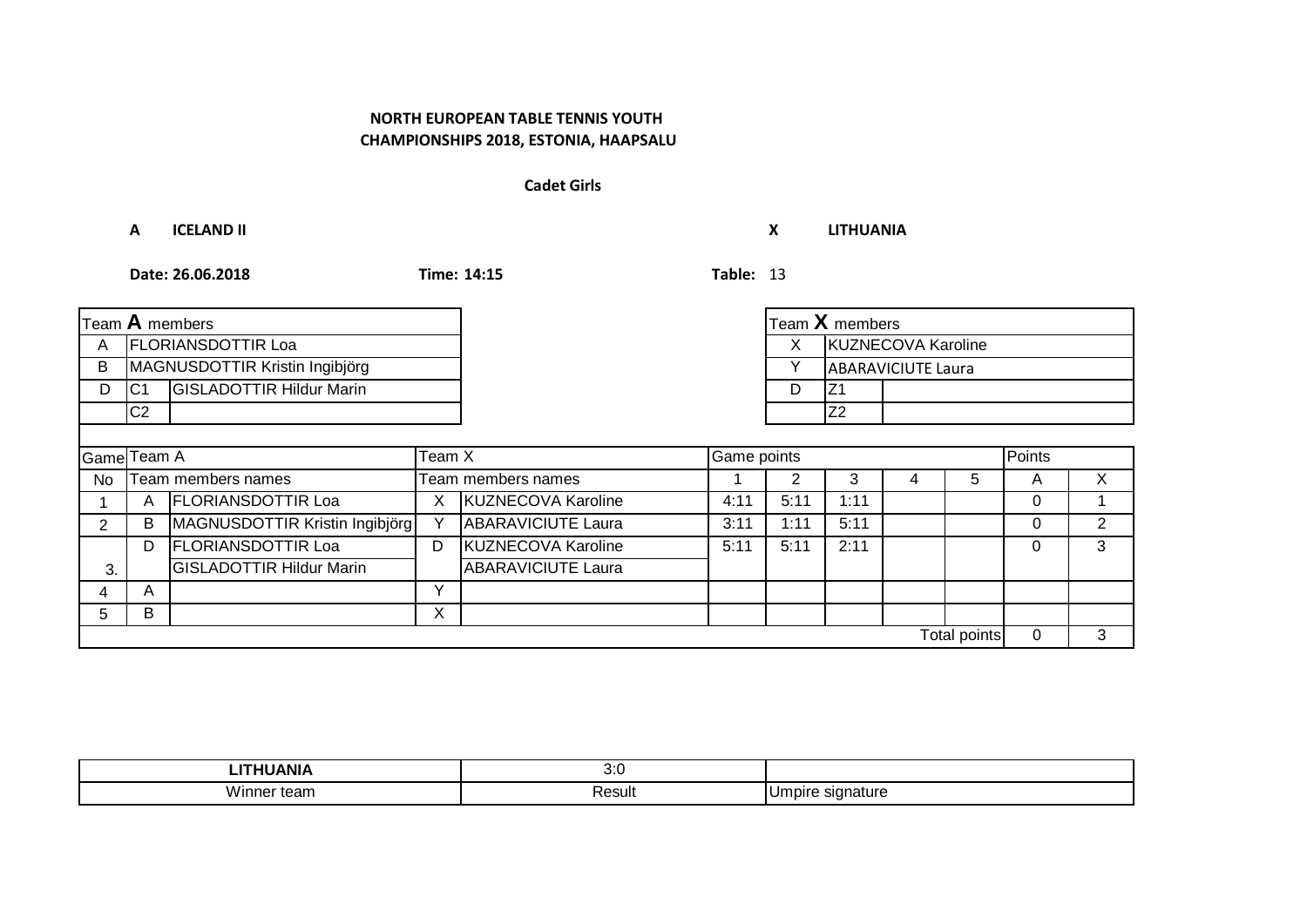#### **Cadet Girls**

**A ESTONIA II X LATVIA**

|                       |                | Team $A$ members          |   |                    |       |      | Team $X$ members |      |                     |                |                |
|-----------------------|----------------|---------------------------|---|--------------------|-------|------|------------------|------|---------------------|----------------|----------------|
| A                     |                | <b>NURGA Raili</b>        |   |                    |       | X.   | MELKE Rezija     |      |                     |                |                |
| B                     |                | <b>ANDREJEVA Kristina</b> |   |                    |       | Υ    | MUSAJEVA Sabina  |      |                     |                |                |
| D                     | C <sub>1</sub> |                           |   |                    |       | D    | Z <sub>1</sub>   |      |                     |                |                |
|                       | C <sub>2</sub> |                           |   |                    |       |      | Z <sub>2</sub>   |      |                     |                |                |
|                       |                |                           |   |                    |       |      |                  |      |                     |                |                |
| Game Team A<br>Team X |                |                           |   | Game points        |       |      |                  |      | Points              |                |                |
| <b>No</b>             |                | Team members names        |   | Team members names |       | 2    | 3                | 4    | 5                   | A              | $\times$       |
|                       | A              | <b>NURGA Raili</b>        | X | MELKE Rezija       | 6:11  | 11:9 | 11:7             | 8:11 | 9:11                | 0              |                |
| $\overline{2}$        | B              | <b>ANDREJEVA Kristina</b> |   | MUSAJEVA Sabina    | 11:13 | 9:11 | 11:2             | 11:9 | 11:8                |                |                |
|                       | D              | <b>NURGA Raili</b>        | D | MELKE Rezija       | 11:6  | 9:11 | 12:10            | 11:8 |                     | $\overline{2}$ | 1              |
| 3.                    |                | <b>ANDREJEVA Kristina</b> |   | MUSAJEVA Sabina    |       |      |                  |      |                     |                |                |
| 4                     | A              | <b>NURGA Raili</b>        | Y | MUSAJEVA Sabina    | 1:11  | 8:11 | 14:16            |      |                     | $\overline{2}$ | $\overline{2}$ |
| 5                     | В              | <b>ANDREJEVA Kristina</b> | X | MELKE Rezija       | 11:4  | 11:2 | 11:6             |      |                     | 3              | $\mathcal{P}$  |
|                       |                |                           |   |                    |       |      |                  |      | <b>Total points</b> | 3              | $\overline{2}$ |

| _ _ _ _ _<br>---<br>)NIA                                                          | ◡.∠                         |                               |
|-----------------------------------------------------------------------------------|-----------------------------|-------------------------------|
| .<br>WH<br>leal!<br>,,,,,,,,,<br>$\sim$ $\sim$ $\sim$ $\sim$ $\sim$ $\sim$ $\sim$ | Result<br>$\qquad \qquad -$ | ıbır<br>- UIT<br>iatur<br>. . |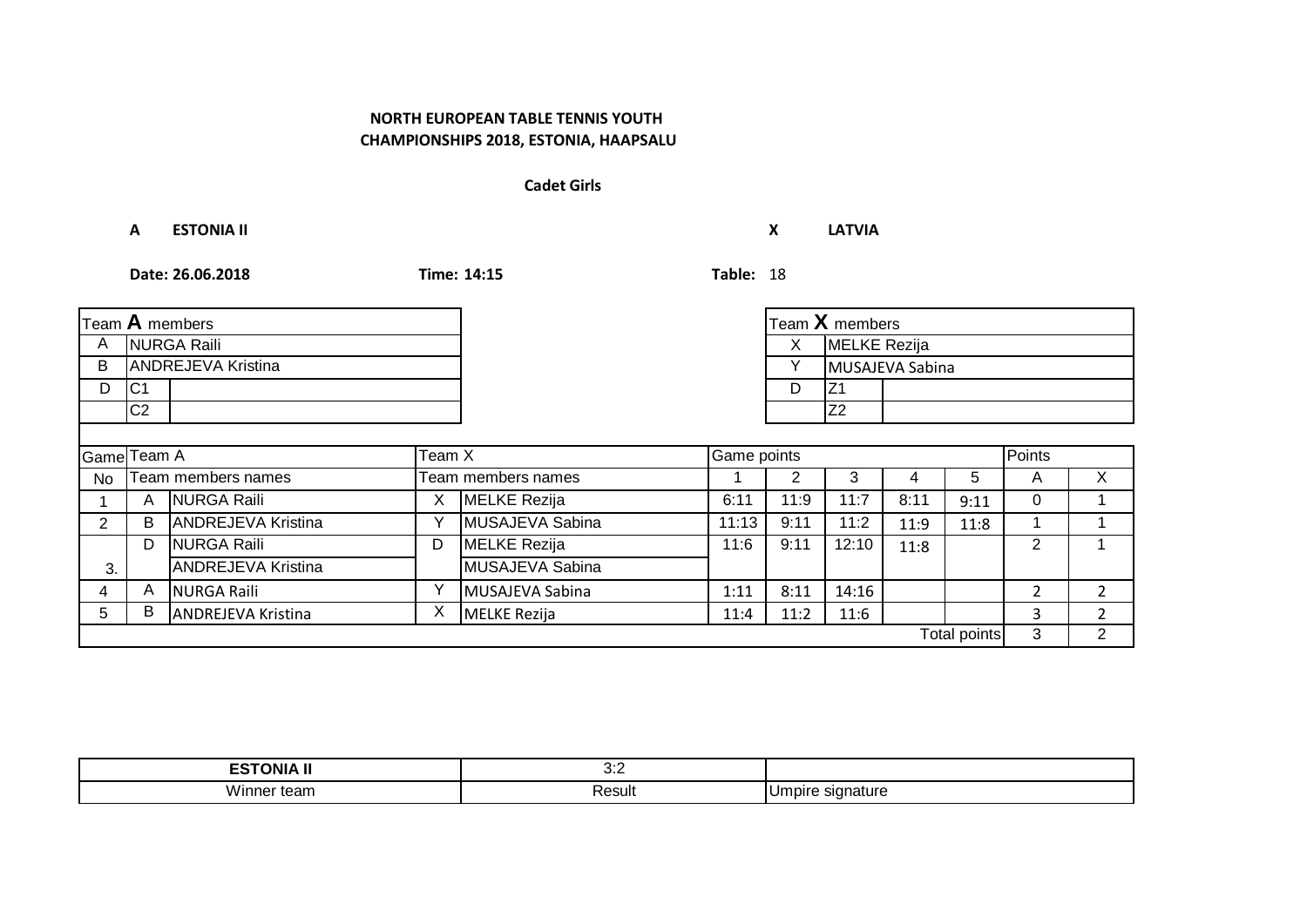#### **Cadet Girls**

**A ICELAND I X NORWAY II**

|                         |                         | Team A members          |              |                             |      |              | Team $X$ members     |  |              |        |   |
|-------------------------|-------------------------|-------------------------|--------------|-----------------------------|------|--------------|----------------------|--|--------------|--------|---|
| A                       | <b>PORISDOTTIR Dora</b> |                         |              |                             |      | X            | HUMBERSETH Anastasia |  |              |        |   |
| B                       |                         | <b>CARDEW Harriet</b>   |              |                             |      | $\checkmark$ | MYKLEBUST Anja       |  |              |        |   |
| D                       | IC1                     |                         |              |                             |      | D            | IZ <sub>1</sub>      |  |              |        |   |
|                         | C <sub>2</sub>          |                         |              |                             |      |              | Z <sub>2</sub>       |  |              |        |   |
|                         |                         |                         |              |                             |      |              |                      |  |              |        |   |
| Team $X$<br>Game Team A |                         |                         |              | Game points                 |      |              |                      |  |              | Points |   |
| No                      |                         | Team members names      |              | Team members names          |      | 2            | 3                    |  | 5            | A      | X |
|                         | A                       | <b>PORISDOTTIR Dora</b> | Χ            | <b>HUMBERSETH Anastasia</b> | 4:11 | 7:11         | 8:11                 |  |              | 0      |   |
| 2                       | B                       | <b>CARDEW Harriet</b>   | Υ            | MYKLEBUST Anja              | 6:11 | 7:11         | 5:11                 |  |              | 0      | 2 |
|                         | D                       | PORISDOTTIR Dora        | D            | HUMBERSETH Anastasia        | 4:11 | 8:11         | 5:11                 |  |              | 0      | 3 |
| 3.                      |                         | <b>CARDEW Harriet</b>   |              | MYKLEBUST Anja              |      |              |                      |  |              |        |   |
| 4                       | A                       |                         | $\checkmark$ |                             |      |              |                      |  |              |        |   |
| 5                       | B                       |                         | X            |                             |      |              |                      |  |              |        |   |
|                         |                         |                         |              |                             |      |              |                      |  | Total points | 0      | 3 |

| .<br>הוא            | ,,,<br>v.v |                         |
|---------------------|------------|-------------------------|
| WI.<br>י וכז<br>. . | Result     | .Ur<br>ndr<br>sıa<br>мш |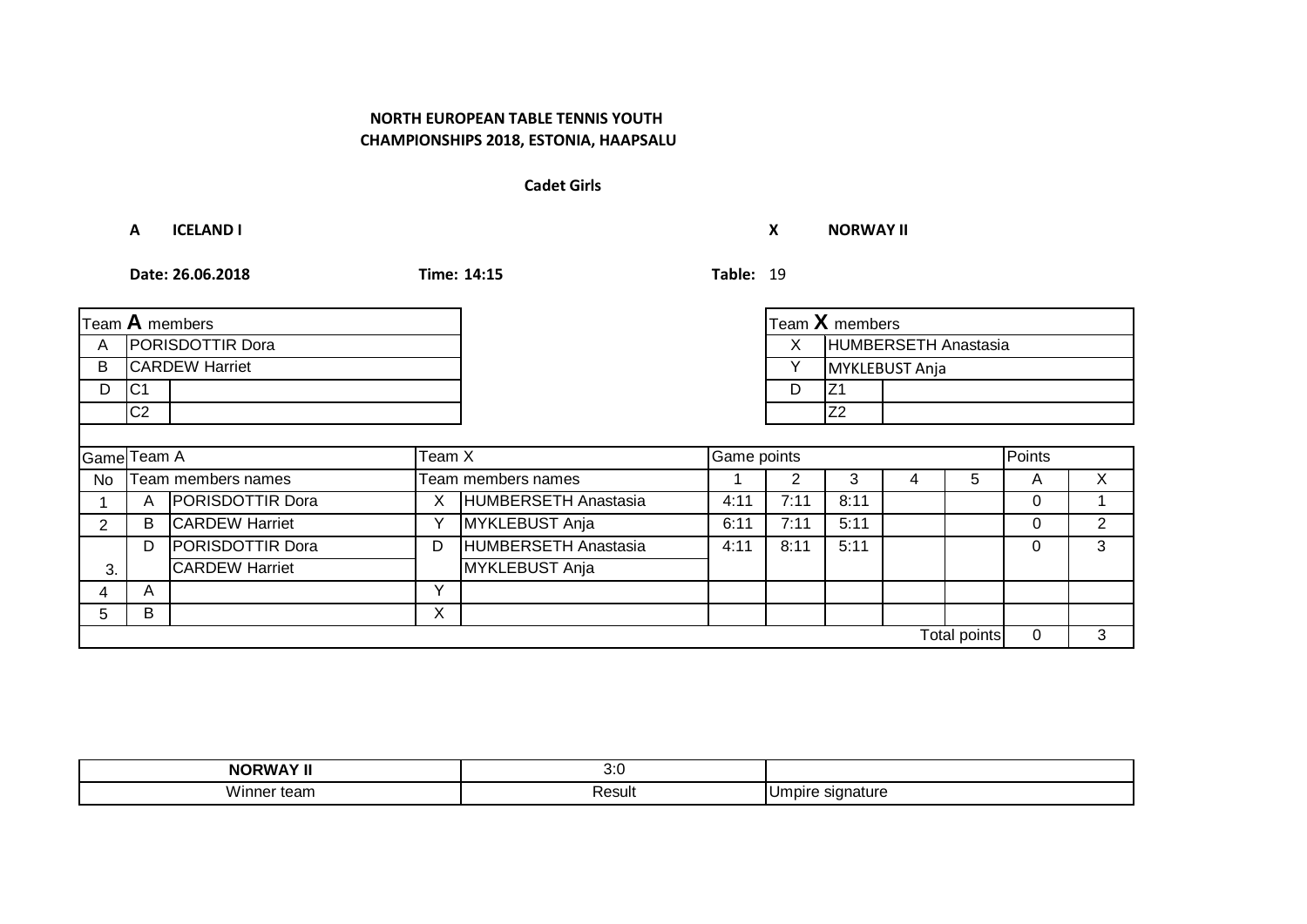# **CHAMPIONSHIPS 2018, ESTONIA, HAAPSALU NORTH EUROPEAN TABLE TENNIS YOUTH**

#### **Cadet Girls**

**A ESTONIA I X NORWAY II**

|                       |                       | Team $A$ members      |   |                      |       |      | Team X members       |      |                     |                |          |
|-----------------------|-----------------------|-----------------------|---|----------------------|-------|------|----------------------|------|---------------------|----------------|----------|
| A                     | <b>REINOL Vitalia</b> |                       |   |                      |       | X.   | HUMBERSETH Anastasia |      |                     |                |          |
| B                     |                       | MELNIKOVA Anastassia  |   |                      |       | v    | MYKLEBUST Anja       |      |                     |                |          |
| D                     | C <sub>1</sub>        |                       |   |                      |       | D    | IZ1                  |      |                     |                |          |
|                       | C <sub>2</sub>        |                       |   |                      |       |      | Z <sub>2</sub>       |      |                     |                |          |
|                       |                       |                       |   |                      |       |      |                      |      |                     |                |          |
| Team X<br>Game Team A |                       |                       |   | Game points          |       |      |                      |      | Points              |                |          |
| No                    |                       | Team members names    |   | Team members names   |       |      | 3                    |      | 5                   | A              | X        |
|                       | A                     | <b>REINOL Vitalia</b> | X | HUMBERSETH Anastasia | 12:10 | 11:7 | 11:6                 |      |                     |                | $\Omega$ |
| 2                     | B                     | MELNIKOVA Anastassia  | Υ | MYKLEBUST Anja       | 11:8  | 5:11 | 12:10                | 11:8 |                     | $\overline{2}$ | 0        |
|                       | D                     | <b>REINOL Vitalia</b> | D | HUMBERSETH Anastasia | 11:7  | 11:8 | 11:4                 |      |                     | 3              | $\Omega$ |
| 3.                    |                       | MELNIKOVA Anastassia  |   | MYKLEBUST Anja       |       |      |                      |      |                     |                |          |
| 4                     | A                     |                       | Υ |                      |       |      |                      |      |                     |                |          |
| 5.                    | B                     |                       | X |                      |       |      |                      |      |                     |                |          |
|                       |                       |                       |   |                      |       |      |                      |      | <b>Total points</b> | 3              | 0        |

| -------<br>. ONIA .<br>−ີ | 1.1<br>v.v |                             |
|---------------------------|------------|-----------------------------|
|                           | Result     | signature<br>ιJr<br>$\cdot$ |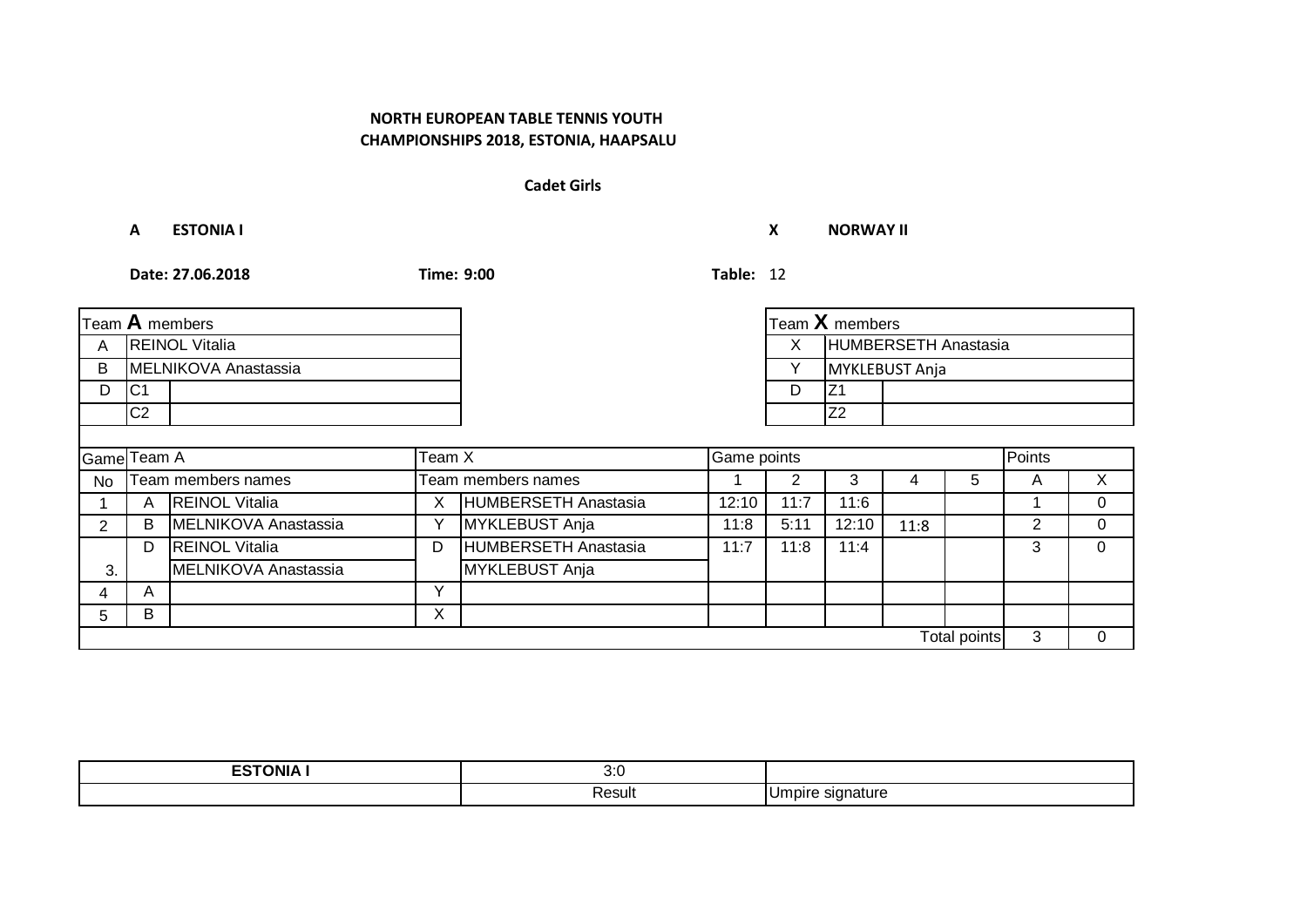### **Cadet Girls**

**A ESTONIA II X LITHUANIA**

|                       |                | Team A members            |   |                           |       |       | Team $X$ members |                           |              |   |         |
|-----------------------|----------------|---------------------------|---|---------------------------|-------|-------|------------------|---------------------------|--------------|---|---------|
| A                     |                | <b>NURGA Raili</b>        |   |                           |       | X     |                  | <b>MORTUNAITE Migle</b>   |              |   |         |
| B                     |                | <b>ANDREJEVA Kristina</b> |   |                           |       |       |                  | <b>ABARAVICIUTE Laura</b> |              |   |         |
| D                     | IC1            |                           |   |                           |       | D     | IZ1              |                           |              |   |         |
|                       | C <sub>2</sub> |                           |   |                           |       |       | Z <sub>2</sub>   |                           |              |   |         |
|                       |                |                           |   |                           |       |       |                  |                           |              |   |         |
| Game Team A<br>Team X |                |                           |   | Game points               |       |       |                  | Points                    |              |   |         |
| No                    |                | Team members names        |   | Team members names        |       |       | 3                | 4                         | 5            | A | $\sf X$ |
|                       | A              | <b>NURGA Raili</b>        | X | <b>MORTUNAITE Migle</b>   | 4:11  | 12:10 | 13:15            | 4:11                      |              | 0 |         |
| 2                     | B              | <b>ANDREJEVA Kristina</b> | Y | <b>ABARAVICIUTE Laura</b> | 14:12 | 7:11  | 11:6             | 11:1                      |              |   |         |
|                       | D              | <b>NURGA Raili</b>        | D | <b>MORTUNAITE Migle</b>   | 11:9  | 10:12 | 12:14            | 13:11                     | 7:11         |   | 2       |
| 3.                    |                | <b>ANDREJEVA Kristina</b> |   | <b>ABARAVICIUTE Laura</b> |       |       |                  |                           |              |   |         |
| 4                     | A              | <b>NURGA Raili</b>        | Y | <b>ABARAVICIUTE Laura</b> | 2:11  | 6:11  | 4:11             |                           |              |   | 3       |
| 5.                    | B              |                           | X |                           |       |       |                  |                           |              |   |         |
|                       |                |                           |   |                           |       |       |                  |                           | Total points |   | 3       |

| ---------<br>чıг          | .      |                          |
|---------------------------|--------|--------------------------|
| <br><b>Vinnei</b><br>τeam | Result | Jmpir<br>signature<br>יי |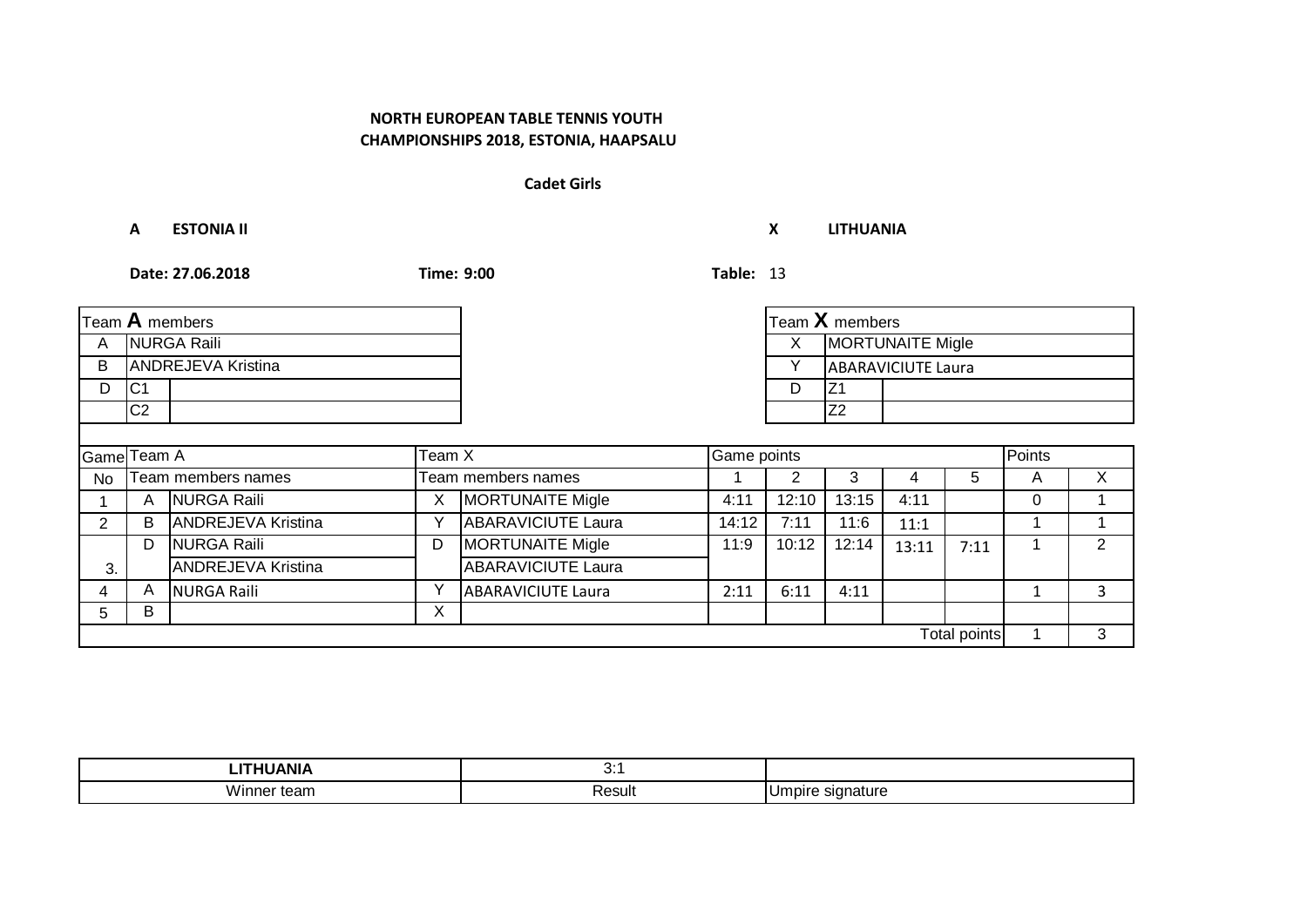#### **Cadet Girls**

#### **A NORWAY I X ICELAND I**

| Team A members        |                |                           |   |                       |      |      | Team X members        |   |              |   |          |
|-----------------------|----------------|---------------------------|---|-----------------------|------|------|-----------------------|---|--------------|---|----------|
| A                     | HOVDEN Hannah  |                           |   |                       |      | X    | PORISDOTTIR Dora      |   |              |   |          |
| B                     |                | <b>VIMELSENAN Akshaya</b> |   |                       |      |      | <b>CARDEW Harriet</b> |   |              |   |          |
| D                     | C <sub>1</sub> |                           |   |                       |      | D    | IZ1                   |   |              |   |          |
|                       | C <sub>2</sub> |                           |   |                       |      |      | Z <sub>2</sub>        |   |              |   |          |
|                       |                |                           |   |                       |      |      |                       |   |              |   |          |
| Game Team A<br>Team X |                |                           |   | Game points           |      |      | Points                |   |              |   |          |
| <b>No</b>             |                | Team members names        |   | Team members names    |      | 2    | 3                     | 4 | 5            | A | X        |
|                       | Α              | HOVDEN Hannah             | Χ | PORISDOTTIR Dora      | 11:3 | 11:4 | 11:6                  |   |              |   | $\Omega$ |
| $\overline{2}$        | В              | VIMELSENAN Akshaya        | Υ | <b>CARDEW Harriet</b> | 11:1 | 11:6 | 11:2                  |   |              | 2 | $\Omega$ |
|                       | D              | HOVDEN Hannah             | D | PORISDOTTIR Dora      | 11:4 | 11:4 | 11:4                  |   |              | 3 | 0        |
| 3.                    |                | VIMELSENAN Akshaya        |   | <b>CARDEW Harriet</b> |      |      |                       |   |              |   |          |
| 4                     | A              |                           | Υ |                       |      |      |                       |   |              |   |          |
| 5.                    | B              |                           | X |                       |      |      |                       |   |              |   |          |
|                       |                |                           |   |                       |      |      |                       |   | Total points | 3 | $\Omega$ |

| .<br>Νſ<br>                 | ,,,<br>v.v |                       |
|-----------------------------|------------|-----------------------|
| <b>Wir</b><br>ledi i<br>. . | ≺esult     | , Umbir<br>sıa<br>ышы |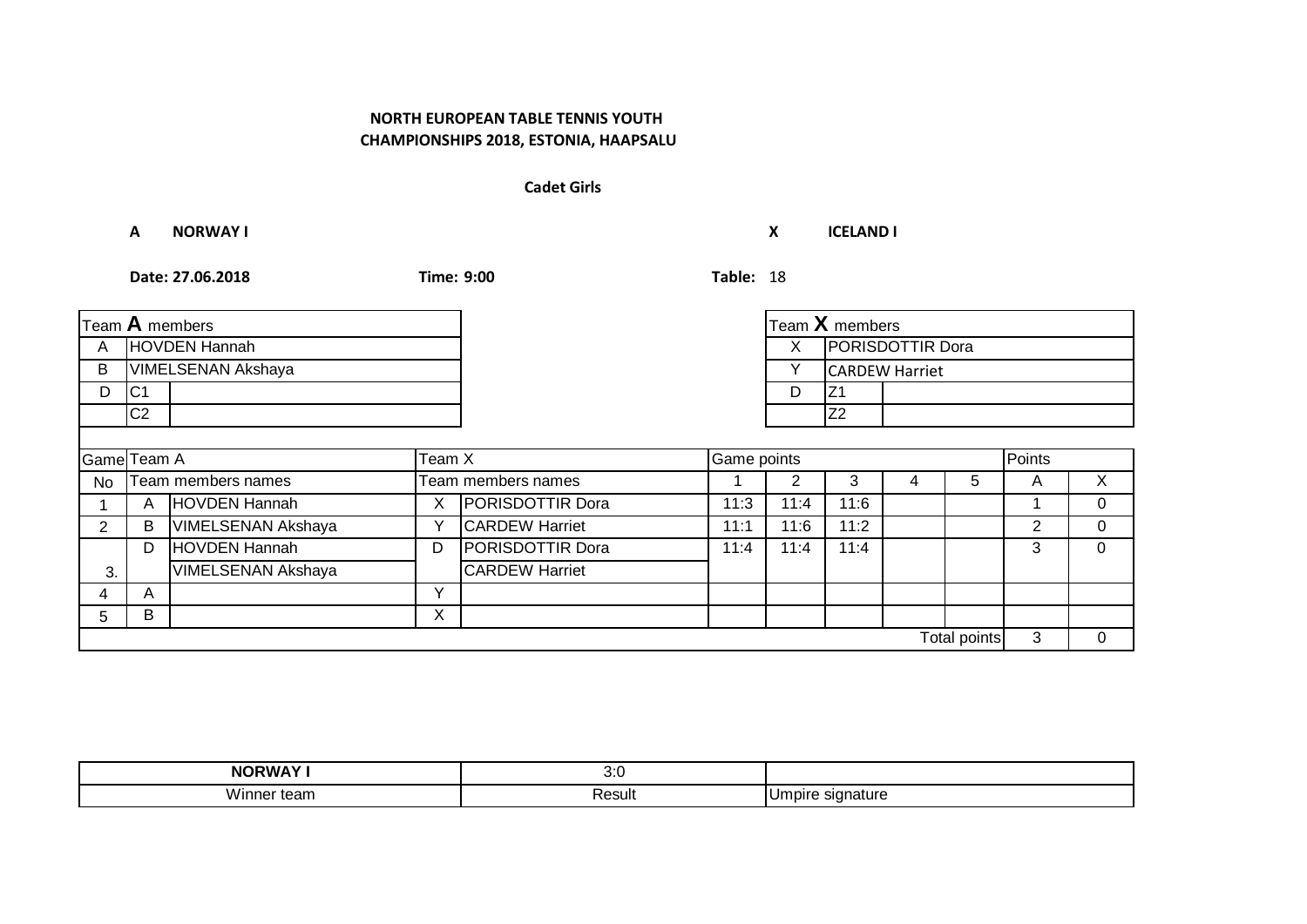#### **Cadet Girls**

**A ICELAND II X LATVIA**

|                       |                                | Team <b>A</b> members           |              |                     |      | Team $X$ members |                     |      |                     |          |                |
|-----------------------|--------------------------------|---------------------------------|--------------|---------------------|------|------------------|---------------------|------|---------------------|----------|----------------|
| A                     | MAGNUSDOTTIR Kristin Ingibjörg |                                 |              |                     |      | X.               | <b>MELKE</b> Rezija |      |                     |          |                |
| B                     |                                | <b>GISLADOTTIR Hildur Marin</b> |              |                     |      |                  | MUSAJEVA Sabina     |      |                     |          |                |
| D                     | C <sub>1</sub>                 | <b>FLORIANSDOTTIR Loa</b>       |              |                     |      | D                | IZ1                 |      |                     |          |                |
|                       | C <sub>2</sub>                 |                                 |              |                     |      |                  | Z2                  |      |                     |          |                |
|                       |                                |                                 |              |                     |      |                  |                     |      |                     |          |                |
| Game Team A<br>Team X |                                |                                 |              | Game points         |      |                  |                     |      |                     | Points   |                |
| N <sub>o</sub>        |                                | Team members names              |              | Team members names  |      |                  | 3                   | 4    | 5                   | A        | X              |
|                       | A                              | MAGNUSDOTTIR Kristin Ingibjörg  | $\mathsf{X}$ | <b>MELKE</b> Rezija | 3:11 | 11:5             | 4:11                | 4:11 |                     | 0        |                |
| $\overline{2}$        | B                              | <b>GISLADOTTIR Hildur Marin</b> | ٧            | MUSAJEVA Sabina     | 6:11 | 1:11             | 3:11                |      |                     | 0        | $\overline{2}$ |
|                       | D                              | MAGNUSDOTTIR Kristin Ingibjörg  | D            | MELKE Rezija        | 6:11 | 0:11             | 7:11                |      |                     | 0        | 3              |
| 3.                    |                                | <b>GISLADOTTIR Hildur Marin</b> |              | MUSAJEVA Sabina     |      |                  |                     |      |                     |          |                |
| 4                     | A                              |                                 | v            |                     |      |                  |                     |      |                     |          |                |
| 5                     | B                              |                                 | X            |                     |      |                  |                     |      |                     |          |                |
|                       |                                |                                 |              |                     |      |                  |                     |      | <b>Total points</b> | $\Omega$ | 3              |

|             | ,,,<br>$\mathsf{v}.\mathsf{v}$ |                    |
|-------------|--------------------------------|--------------------|
| WJ 1<br>ear | Result                         | nature<br>ш<br>. . |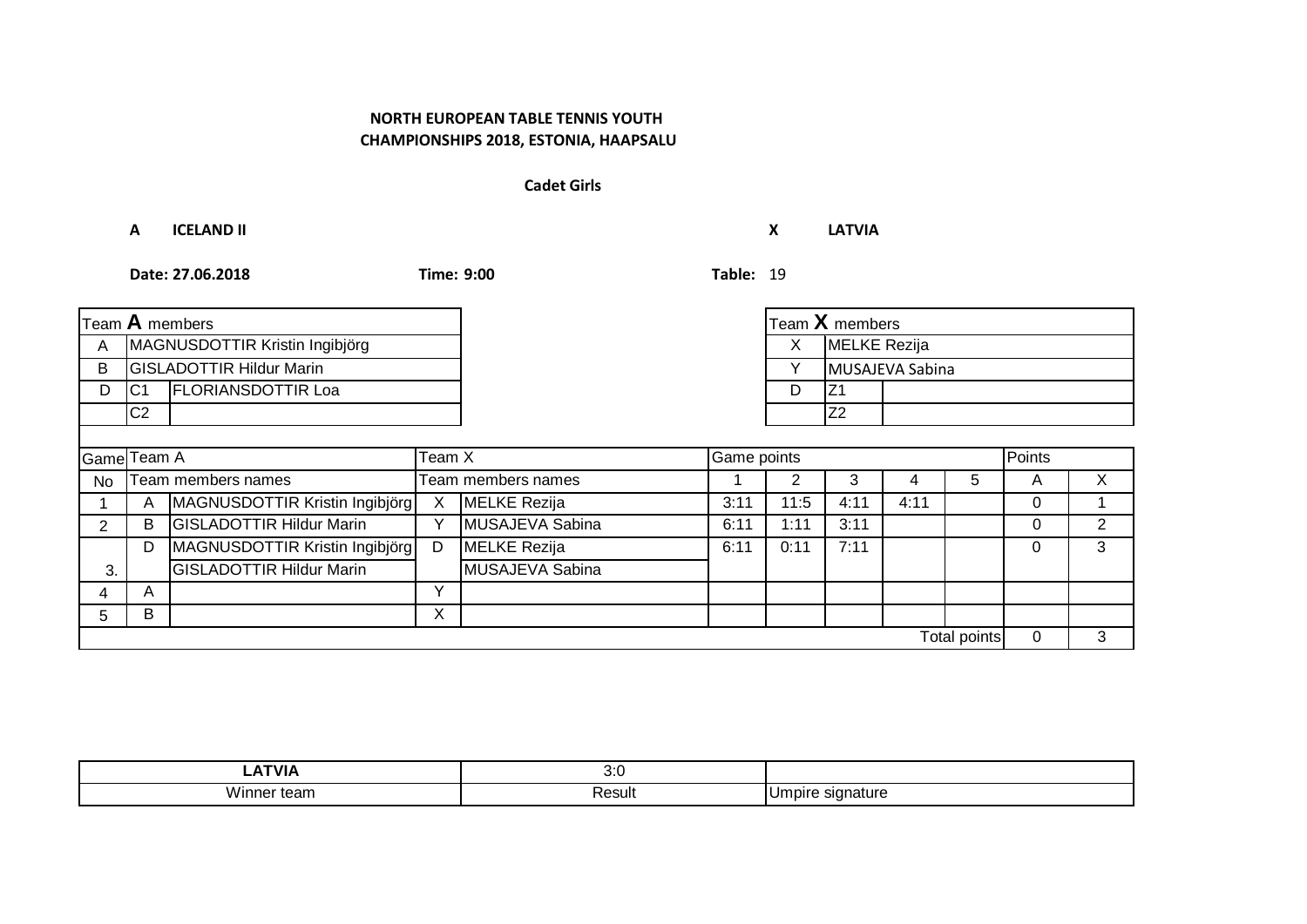#### **Cadet Girls**

**A ESTONIA I X LITHUANIA**

|                       |                       | Team A members        |              |                           |               |                               | Team X members |                           |              |   |          |
|-----------------------|-----------------------|-----------------------|--------------|---------------------------|---------------|-------------------------------|----------------|---------------------------|--------------|---|----------|
| $\mathsf{A}$          | <b>REINOL Vitalia</b> |                       |              |                           |               | <b>MORTUNAITE Migle</b><br>X. |                |                           |              |   |          |
| B                     |                       | MELNIKOVA Anastassia  |              |                           |               | $\checkmark$                  |                | <b>ABARAVICIUTE Laura</b> |              |   |          |
| D                     | C <sub>1</sub>        |                       |              |                           |               | D                             | IZ1            | KUZNECOVA Karolina        |              |   |          |
|                       | C <sub>2</sub>        |                       |              |                           |               |                               | Z <sub>2</sub> |                           |              |   |          |
|                       |                       |                       |              |                           |               |                               |                |                           |              |   |          |
| Game Team A<br>Team X |                       |                       | Game points  |                           | <b>Points</b> |                               |                |                           |              |   |          |
| No                    |                       | Team members names    |              | Team members names        |               |                               | 3              | 4                         | 5            | A | X        |
|                       | A                     | <b>REINOL Vitalia</b> | Χ            | <b>MORTUNAITE Migle</b>   | 11:6          | 11:6                          | 11:9           |                           |              |   | $\Omega$ |
| 2                     | B                     | MELNIKOVA Anastassia  | Υ            | <b>ABARAVICIUTE Laura</b> | 11:7          | 11:5                          | 11:13          | 14:12                     |              | 2 | $\Omega$ |
|                       | D                     | <b>REINOL Vitalia</b> | D            | KUZNECOVA Karolina        | 11:7          | 11:9                          | 8:11           | 11:7                      |              | 3 | $\Omega$ |
| 3.                    |                       | MELNIKOVA Anastassia  |              | <b>ABARAVICIUTE Laura</b> |               |                               |                |                           |              |   |          |
| 4                     | A                     |                       | $\checkmark$ |                           |               |                               |                |                           |              |   |          |
| 5                     | B                     |                       | X            |                           |               |                               |                |                           |              |   |          |
|                       |                       |                       |              |                           |               |                               |                |                           | Total points | 3 | $\Omega$ |

| -------<br>. ONIA<br>-- | 3.7<br>v.v |                                |
|-------------------------|------------|--------------------------------|
| Winne.<br>er tean.      | Result     | signature<br>Umpire<br>$\cdot$ |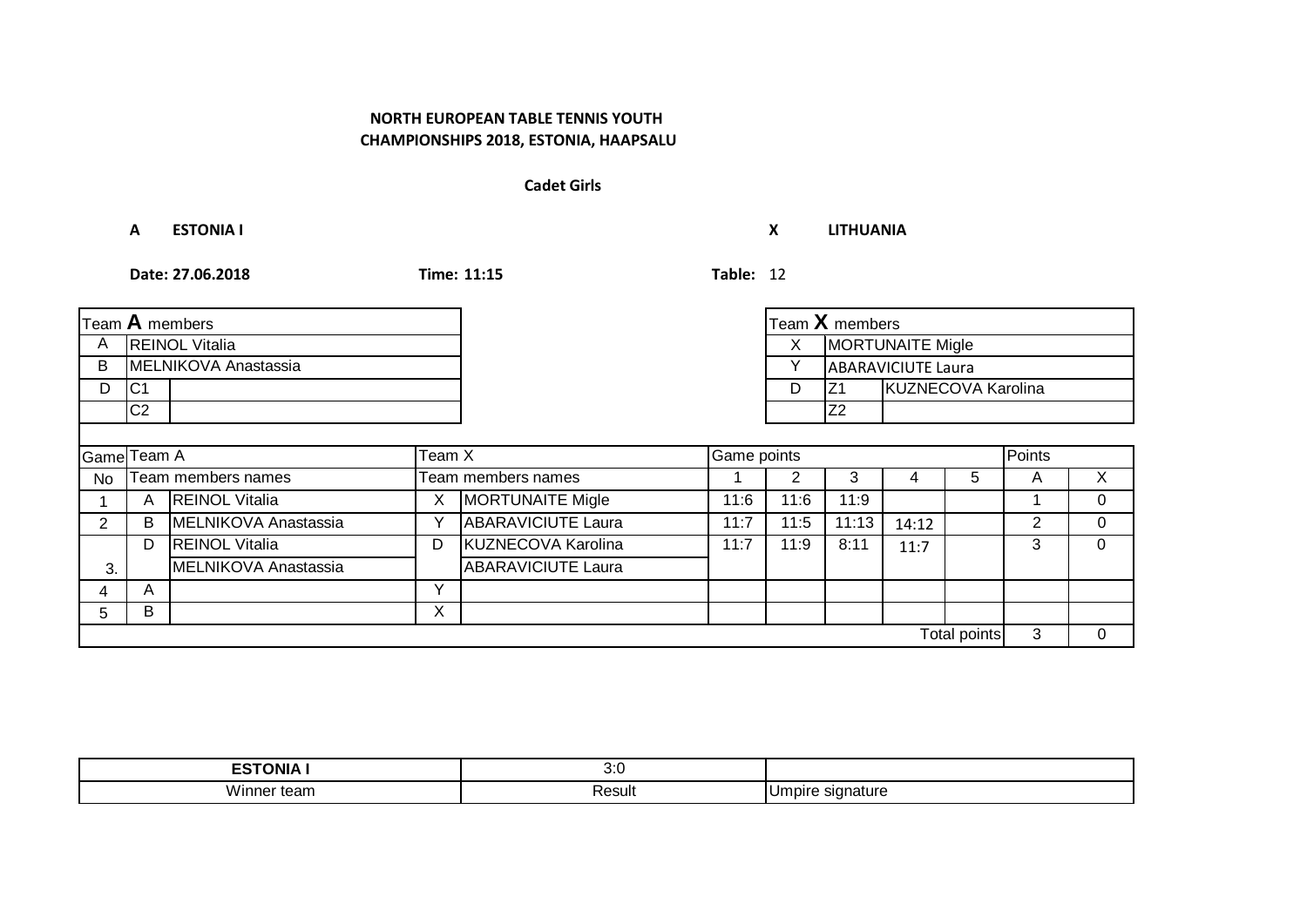#### **Cadet Girls**

**A NORWAY II X ESTONIA II**

|                       |                | Team $\bf A$ members        |   |                           |      |                   | Team X members |                           |                     |        |               |
|-----------------------|----------------|-----------------------------|---|---------------------------|------|-------------------|----------------|---------------------------|---------------------|--------|---------------|
| A                     | MYKLEBUST Anja |                             |   |                           |      | NURGA Raili<br>X. |                |                           |                     |        |               |
| B                     |                | HUMBERSETH Anastasia        |   |                           |      |                   |                | <b>ANDREJEVA Kristina</b> |                     |        |               |
| D                     | C <sub>1</sub> |                             |   |                           |      | D                 | IZ1            |                           |                     |        |               |
|                       | C2             |                             |   |                           |      |                   | Z <sub>2</sub> |                           |                     |        |               |
|                       |                |                             |   |                           |      |                   |                |                           |                     |        |               |
| Team X<br>Game Team A |                |                             |   | Game points               |      |                   |                |                           |                     | Points |               |
| No                    |                | Team members names          |   | Team members names        |      |                   | 3              | 4                         | 5                   | A      | X             |
|                       | Α              | MYKLEBUST Anja              | Х | NURGA Raili               | 11:7 | 5:11              | 12:10          | 11:6                      |                     |        | $\Omega$      |
| 2                     | B              | HUMBERSETH Anastasia        | Y | <b>ANDREJEVA Kristina</b> | 9:11 | 8:11              | 2:11           |                           |                     |        |               |
|                       | D              | MYKLEBUST Anja              | D | NURGA Raili               | 4:11 | 11:5              | 6:11           | 5:11                      |                     |        | $\mathcal{P}$ |
| 3.                    |                | <b>HUMBERSETH Anastasia</b> |   | <b>ANDREJEVA Kristina</b> |      |                   |                |                           |                     |        |               |
| 4                     | A              | <b>MYKLEBUST Anja</b>       | Y | <b>ANDREJEVA Kristina</b> | 7:11 | 7:11              | 5:11           |                           |                     |        | 3             |
| 5.                    | B              |                             | X |                           |      |                   |                |                           |                     |        |               |
|                       |                |                             |   |                           |      |                   |                |                           | <b>Total points</b> |        | 3             |

| .<br>---                             | .<br>$\mathsf{v}$ . |                                  |
|--------------------------------------|---------------------|----------------------------------|
| $\ddot{\phantom{0}}$<br>Winne<br>ann | Result              | <b>SIO</b><br>.ur<br>וטו<br>10 I |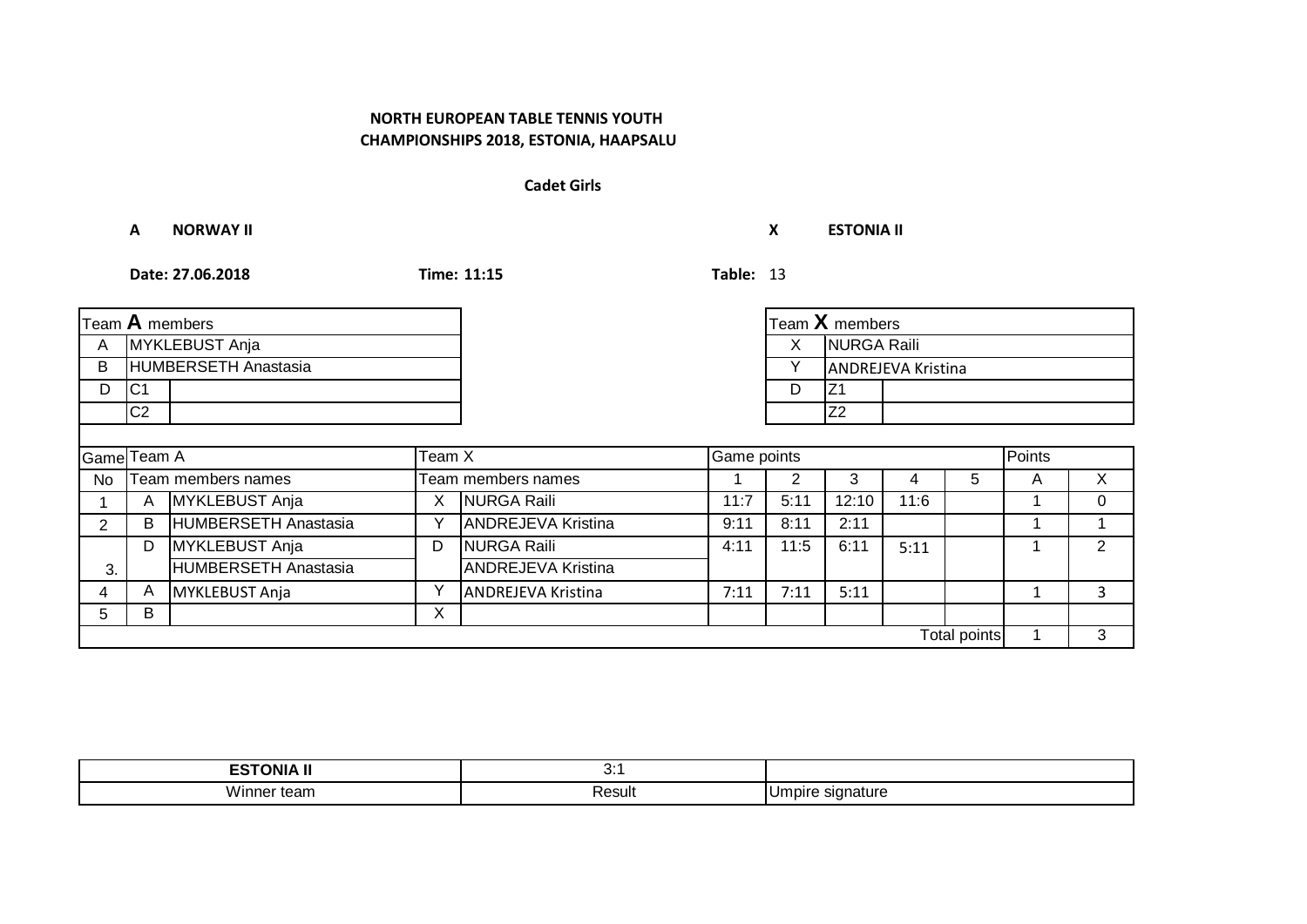#### **Cadet Girls**

**A LATVIA X NORWAY I**

| Team $A$ members         |                    |                     |                    |                           |                     | Team X members     |                |      |      |   |                |
|--------------------------|--------------------|---------------------|--------------------|---------------------------|---------------------|--------------------|----------------|------|------|---|----------------|
| MUSAJEVA Sabina<br>A     |                    |                     |                    |                           | X.                  | VIMELSENAN Akshaya |                |      |      |   |                |
| <b>MELVE Rezija</b><br>B |                    |                     |                    |                           | Y                   | HOVDEN Hannah      |                |      |      |   |                |
| D                        | C <sub>1</sub>     |                     |                    |                           | Z <sub>1</sub><br>D |                    |                |      |      |   |                |
|                          | C <sub>2</sub>     |                     |                    |                           |                     |                    | Z <sub>2</sub> |      |      |   |                |
|                          |                    |                     |                    |                           |                     |                    |                |      |      |   |                |
| Game Team A<br>Team X    |                    |                     | Game points        |                           |                     |                    | Points         |      |      |   |                |
| N <sub>o</sub>           | Team members names |                     | Team members names |                           |                     | 3                  | 4              | 5    | A    | X |                |
|                          | A                  | MUSAJEVA Sabina     | X                  | <b>VIMELSENAN Akshaya</b> | 11:9                | 11:8               | 11:6           |      |      |   | 0              |
| $\overline{2}$           | B                  | <b>MELVE Rezija</b> | $\checkmark$       | <b>HOVDEN Hannah</b>      | 7:11                | 11:7               | 6:11           | 7:11 |      |   |                |
|                          | D                  | MUSAJEVA Sabina     | D                  | <b>VIMELSENAN Akshaya</b> | 8:11                | 11:8               | 9:11           | 11:3 | 6:11 |   | 2              |
| 3.                       |                    | <b>MELVE Rezija</b> |                    | <b>HOVDEN Hannah</b>      |                     |                    |                |      |      |   |                |
| 4                        | A                  | MUSAJEVA Sabina     | $\checkmark$       | <b>HOVDEN Hannah</b>      | 11:8                | 11:9               | 13:11          |      |      | 2 | $\overline{2}$ |
| 5.                       | B                  | <b>MELVE Rezija</b> | X                  | VIMELSENAN Akshaya        | 7:11                | 8:11               | 6:11           |      |      | 2 | ς              |
| <b>Total points</b>      |                    |                     |                    |                           |                     | $\overline{2}$     | 3              |      |      |   |                |

| ת ומו כ<br>NF                       | ,,,<br>$\mathsf{v}.\mathsf{v}$ |                           |
|-------------------------------------|--------------------------------|---------------------------|
| $\ddot{\phantom{0}}$<br>Winne<br>am | ⊀esult                         | sian<br>.ur<br>าลแ<br>וטו |